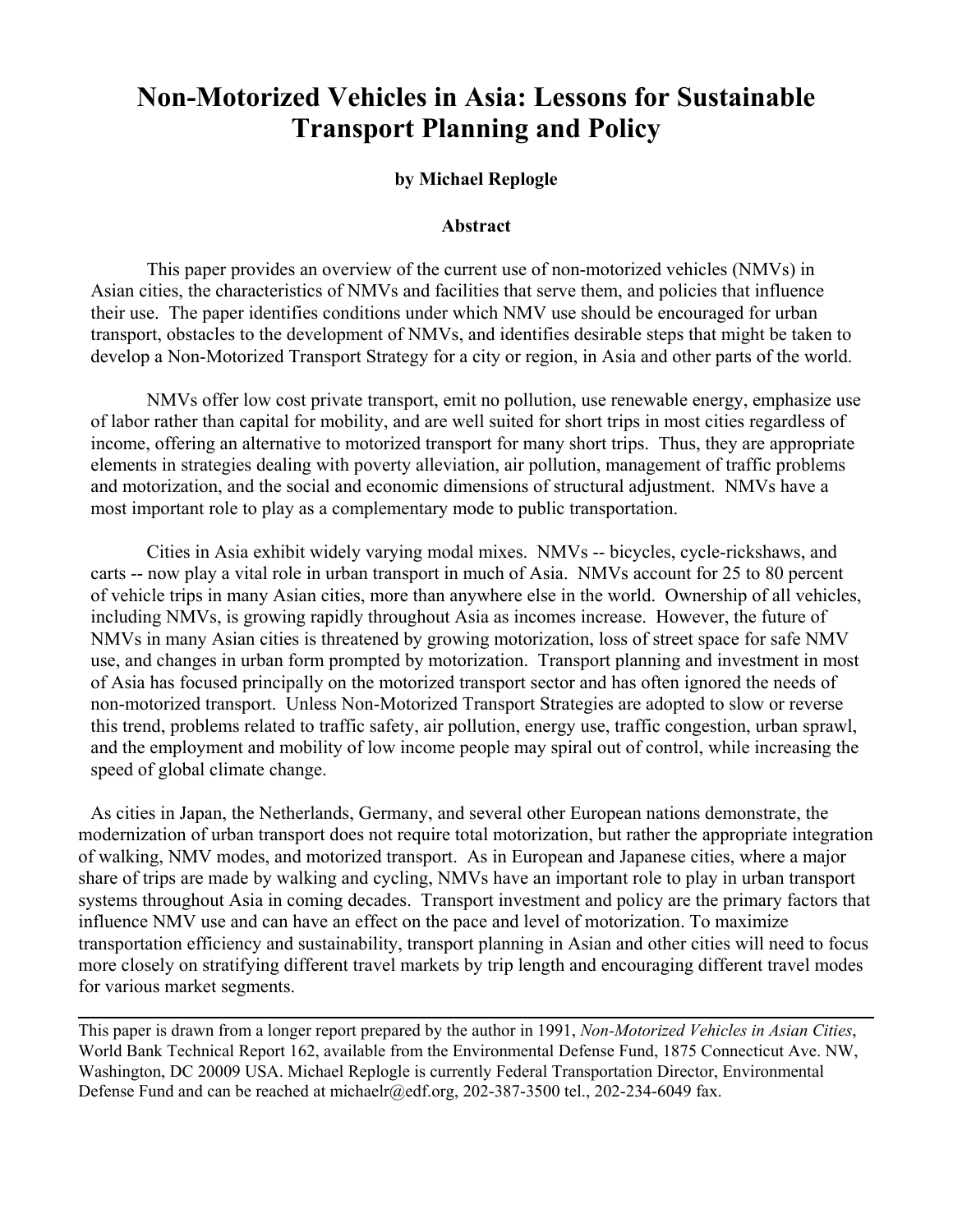# **Introduction**

 NMVs -- bicycles, cycle-rickshaws, and carts -- play a vital role in urban transport in much of Asia. NMVs account for 25 to 80 percent of vehicle trips in many Asian cities, more than anywhere else in the world. Ownership of all vehicles, including NMVs, is growing rapidly throughout Asia as incomes increase.

 However, the future of NMVs in many Asian cities is threatened by growing motorization, loss of street space for safe NMV use, and changes in urban form prompted by motorization. Transport planning and investment in most of Asia has focused principally on the motorized transport sector and has often ignored the needs of non-motorized transport. Without changes in policy, NMV use may decline precipitously in the coming decade, with major negative effects on air pollution, traffic congestion, global warming, energy use, urban sprawl, and the employment and mobility of low-income people.

 As cities in Japan, the Netherlands, Germany, and several other European nations demonstrate, the modernization of urban transport does not require total motorization, but rather the appropriate integration of walking, NMV modes, and motorized transport. As in European and Japanese cities, where a major share of trips are made by walking and cycling, NMVs have an important role to play in urban transport systems throughout Asia in coming decades.

 Transport investment and policy are the primary factors that influence NMV use and can have an effect on the pace and level of motorization. For example, Japan has witnessed major growth of bicycle use despite increased motorization, through policies providing extensive bicycle paths, bicycle parking at rail stations, and high fees for motor vehicle use. Denmark and the Netherlands have reversed the decline of bicycle use through similar policies.

 China for several decades offered employee commuter subsidies for those bicycling to work, cultivated a domestic bicycle manufacturing industry, and allocated extensive urban street space to NMV traffic. This strategy reduced the growth of public transport subsidies while meeting most mobility needs. Today, 50 to 80 percent of urban vehicle trips in China are by bicycle and average journey times in China's cities appear to be comparable to those of many other more motorized Asian cities, with much more favorable consequences on the environment, petroleum dependency, transport system costs, and traffic safety. Unfortunately, since the early to mid 1990s, the Chinese government transport policies have shifted to favor rapid motorization and bicycle traffic is being forceable displaced from many urban centers, with predictable negative consequences for traffic congestion and overall sustainability.

# **Extent of Ownership and Use**

 Bicycles are the predominant type of private vehicle in many Asian cities. Bicycle ownership in Asia is now more than 400 million and growing rapidly. Bicycle ownership in China increased more than 50 fold between [1](#page-23-0)952 and 1985, to 170 million<sup>1</sup>, with nearly half of them in cities. Since then it has risen to 300 million and is anticipated to grow to 500 million by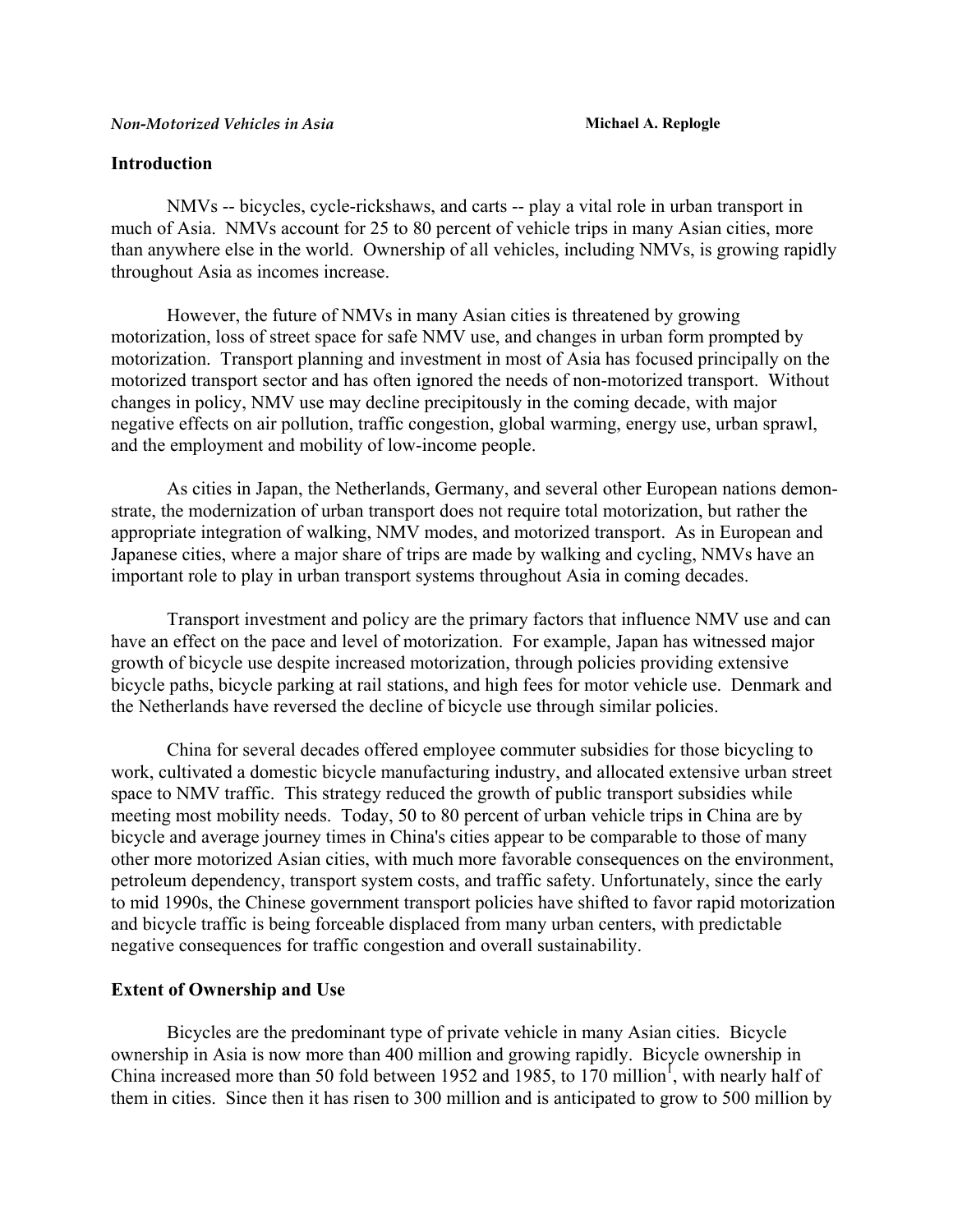$2000<sup>2</sup>$ . In many Chinese cities, bicycle ownership rates are one bicycle per household or more. Between 1980 and 1988, the number of bicycles in Beijing grew more than 12 percent a year to 7.3 million. In India, there are roughly 25 times as many bicycles as motor vehicles and urban bicycle ownership is growing at a fast pace. Table 1 shows the number of non-motorized vehicles in a number of Asian countries and cities.

The majority of the world's 3.3 million cycle rickshaws and goods tricycles are found in Asia. Despite recurrent efforts made by some local authorities to suppress cycle rickshaws in preference to motorized transport modes, the number and use of these vehicles is growing in many cities in response to otherwise unmet transport needs. The Indian Planning Commission in 1979 estimated that the number of cycle rickshaws in India would increase from 1.3 million in 1979 to 2.2 million by 2001.

In Bangladesh, the cycle rickshaw fleet is estimated to grow from two-thirds of a million in 1988 to over one million by  $2000$ .<sup>[3](#page-23-2)</sup> More than three-fourths of Bangladesh's cycle rickshaws are in urban areas. These urban cycle rickshaws each annually account for an average of over 30,000 passenger-miles and nearly 100 ton-miles of goods movements. Together, bicycles, rickshaws, bullock carts and country boats account for about 75 percent of the value added, 80 percent of the employment, and about 40 percent of vehicle assets employed in the transport sector. On secondary roads, non-motorized transport vehicles make up about 85 percent of traffic. [4](#page-23-3)

NMVs account for a substantial share of trips made in many Asian cities, ranging as high as 80 percent of vehicular traffic in NMV dependent cities. There is, however, substantial variability, depending on many factors, including topography, income, metropolitan structure, level of motorization, climate, and transport policies. Table 2 shows the variation in mode shares for selected cities is Asia.

In Indian cities, bicycles typically account for 10 to 30 percent of all person trips (including walking) and for 30 to 50 percent of the traffic on primary urban roads. Walking and cycling account for 60% of total trips and 40% of work related trips in Karachi, Pakistan. In Chinese cities, bicycle use has grown dramatically in recent decades. As Figure 1 shows, bicycles have largely replaced buses as the principal means of urban vehicular transport in Tianjin. Buses are generally slower for the same trip made bicycle. Less pronounced, but similar trends occurred in Shanghai in the 1980s.

Cycle-rickshaw traffic typically accounts for 10 to 20 percent of the traffic on primary urban roads and for 5 to 20 percent of all person trips in Indian and Pakistani cities. These vehicles, along with hand-carts, account for a major share of urban freight movement in Chinese cities. Of all land transportation in Bangladesh, NMVs produced 60 percent of all passenger-km and 36 percent of freight ton-km in 1985.<sup>5</sup> There were estimated to be 200,000 cycle rickshaws in urban areas and another 50,000 in the rural areas in 1982. Urban bicycle rickshaws were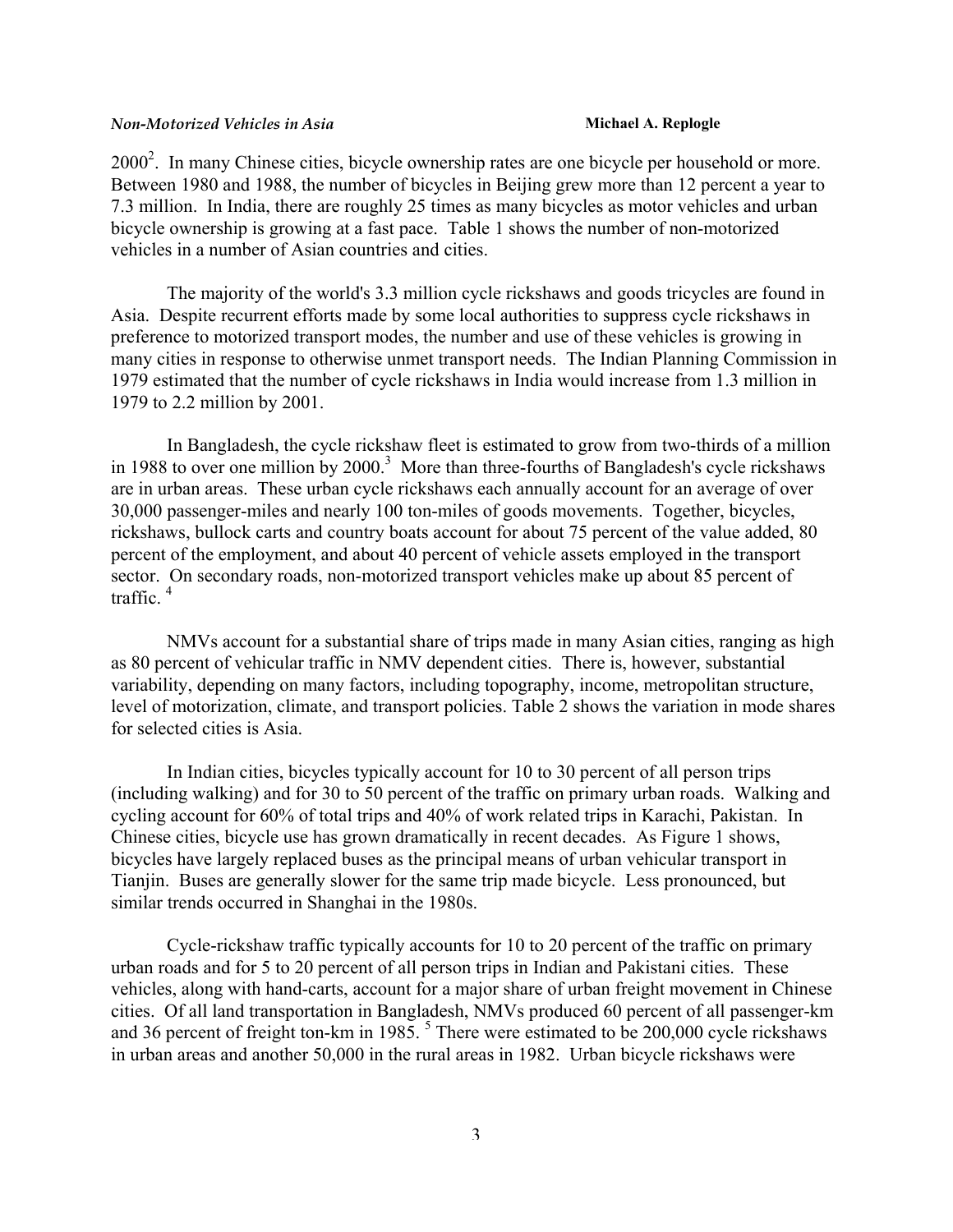estimated to have put in 32,810 passenger miles per vehicles per year and carried 94 ton miles of goods per vehicles per year in Bangladesh.<sup>[6](#page-23-5)</sup>

A large portion of cycle rickshaw trips appear to be of a nature not readily replaceable by overcrowded buses. Surveys on several main roads in Dhaka, Bangladesh, in 1989 showed that on average, 22 percent of cycle rickshaws (including rickshaw vans) were carrying goods, although in industrial and shopping areas this share was more than doubled. Depending on location, between 8 and 18 percent of rickshaws carried passengers with small children. Nearly one-third of all cycle rickshaws carried female passengers, with nearly one-fifth carrying females alone. Many of the remaining share of trips were by males traveling as passengers without goods, often for short distance trips on irregular routes.<sup>7</sup>

In a number of Indonesian cities, becaks, also called cycle-rickshaws or pedicabs, play an even greater roles in urban mobility than the bicycle. In Bandung, for example, cycle-rickshaws accounted for 12 percent of all work trips and an even higher share of non-work trips in 1985, while bicycles account for about 6 percent of trips. $\frac{8}{3}$  $\frac{8}{3}$  $\frac{8}{3}$  In Jakarta, where the government is actively suppressing cycle-rickshaws (becaks) through banning and confiscation, these vehicles accounted for 4.6 percent of all trips in 1985, while bicycles held only 2.4 percent mode share.

# **Relationship of Income on Bicycle Use**

Income plays a significant role in influencing transportation choices people have. People with low incomes face extremely limited transport choices. Where there is extensive poverty, it is most important to ensure that the modes used by the poor continue to remain available as travel options. Despite rising incomes in many cities across Asia, the distribution of wealth and income remains skewed in much of the region. Rapid urbanization and economic growth throughout much of Asia has left behind hundreds of millions of people, who continue to live in desperate poverty. Indeed, two-thirds of the poorest of the poor in the world live in India, Bangladesh, Pakistan, and China.

Many low income people in Asian cities cannot afford even subsidized public transport fares and have no choice but to walk or cycle, even for travel distances of 10 to 20 km. For most poor households, walking accounts for the majority of all trips. When incomes are low, the value of time relative to cost for travelers is low as well. Although walking costs nothing, it takes a lot of time for all but short trips. Cycling often offers four or five times greater speed and is cheaper than public transport, once a bicycle is in hand. When a bicycle that will last years costs the equivalent of six or eight months of bus fares, there is good profit for a poor person in having one and using it. Thus, for the poor in Asia, increases in personal mobility are most commonly expressed in expanded use of bicycles. Increased mobility for goods movement and the transportation of children and families is often expressed in greater use of cycle-rickshaws, where these are available, or bus public transportation where this is available.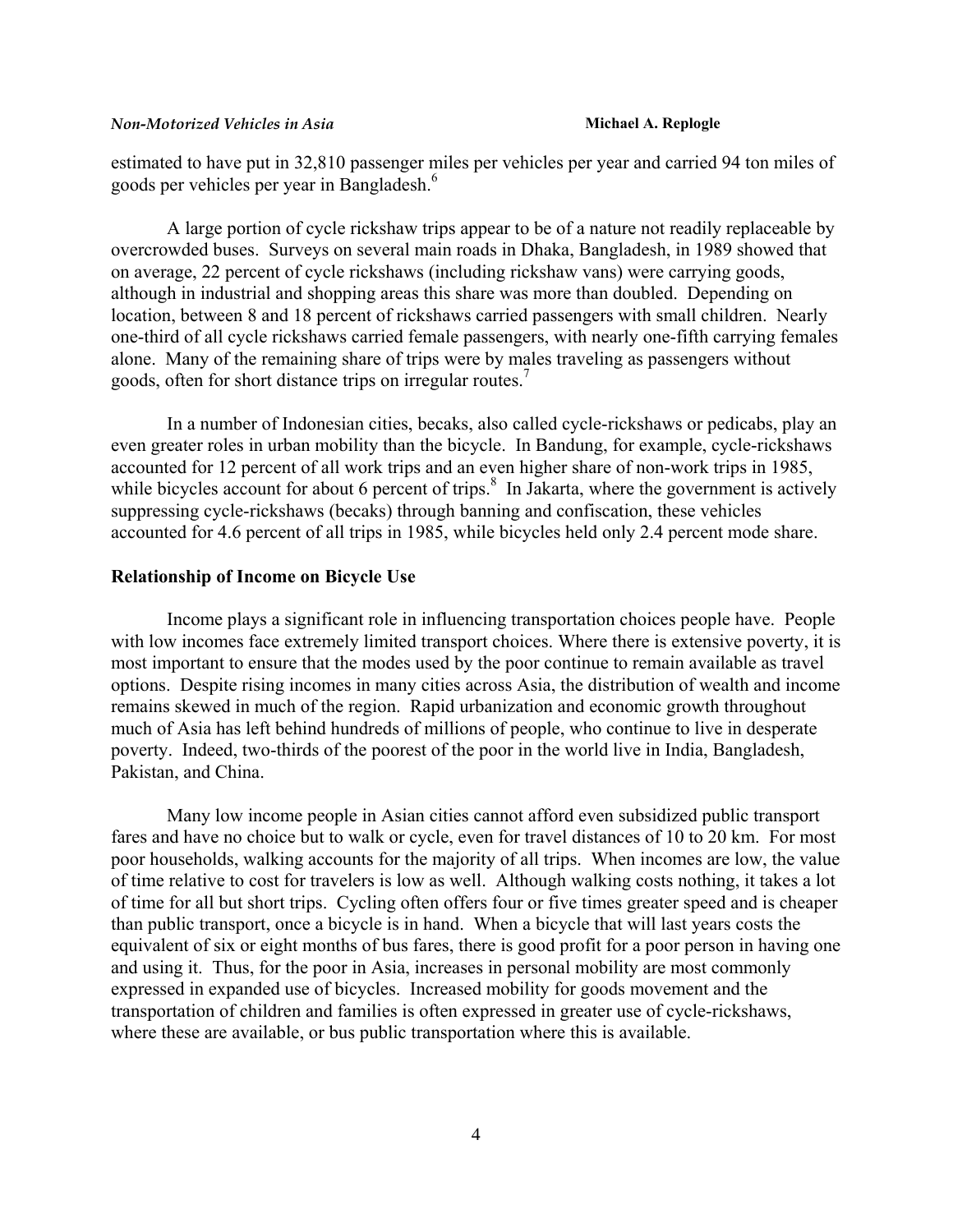Low income households are forced to spend a higher share of their income on transportation than higher income households. A number of factors contribute to this -- the poor often have to live far away from their jobs to find cheap housing, they often hold multiple part time jobs, and, since their income is so small, a single bus fare represents a larger share of earnings than for others. The poor in general make fewer trips than higher income people and engage in little discretionary travel. Irrespective of city size, the poor will continue for the foreseeable future to be dependent on non-motorized transport modes for mobility in Asian cities.

However, it is not only the poor who use bicycles. The travel time and convenience offered by the bicycle attracts people of all income levels to bicycles in many cities, particularly where measures have been taken to facilitate cycling. As traffic congestion in Asian cities increases, public transport schedule reliability and average travel speeds both decrease, making bicycles competitive at longer trip lengths due to their flexibility, convenience, and greater reliability.

### **Employment Generation by NMVs**

Direct manufacturing accounts for only a small share of the large amount of total employment related to non-motorized transport. Additional people are employed servicing and repairing NMV fleets, mostly through small informal sector businesses. Throughout Asia, NMVs form the foundation for a large informal sector providing goods or services on the street or transporting people and goods on a for-hire basis.

In Dhaka, Bangladesh, for example, about 380,000 people are directly employed as cyclerickshaw pullers, and another 80,000 are employed in ancillary services related to cycle-rickshaws, together accounting for nearly one-fourth of all employment in metropolitan Dhaka. In all of Bangladesh, cycle-rickshaws in 1988 were estimated to provide employment for over one million people and ancillary employment to another 250,000, representing about 3.5 percent of the nation's recognized labor force.<sup>9</sup>

Together, motorized and non-motorized public transport services provided direct employment to 28,000 people in Patna, India, in the mid-1980s. When indirect employment linkages were considered, 42,000 jobs and the livelihoods of nearly 150,000 were dependent on the public transport sector in Patna. The non-motorized portion of this sector accounts for the larger share of this and is especially vital in providing employment for unskilled low income workers. A 100,000 rupee (US\$ 8,000 at 1984 exchange rates; US\$ 5,000 at 1991 rates) investment in a conventional bus system in Patna, India, was estimated to produce two new direct jobs. If invested in the motorized auto-rickshaw system, six direct jobs were created. The same sum was estimated to create 75 jobs if invested in cycle-rickshaw transport.<sup>10</sup>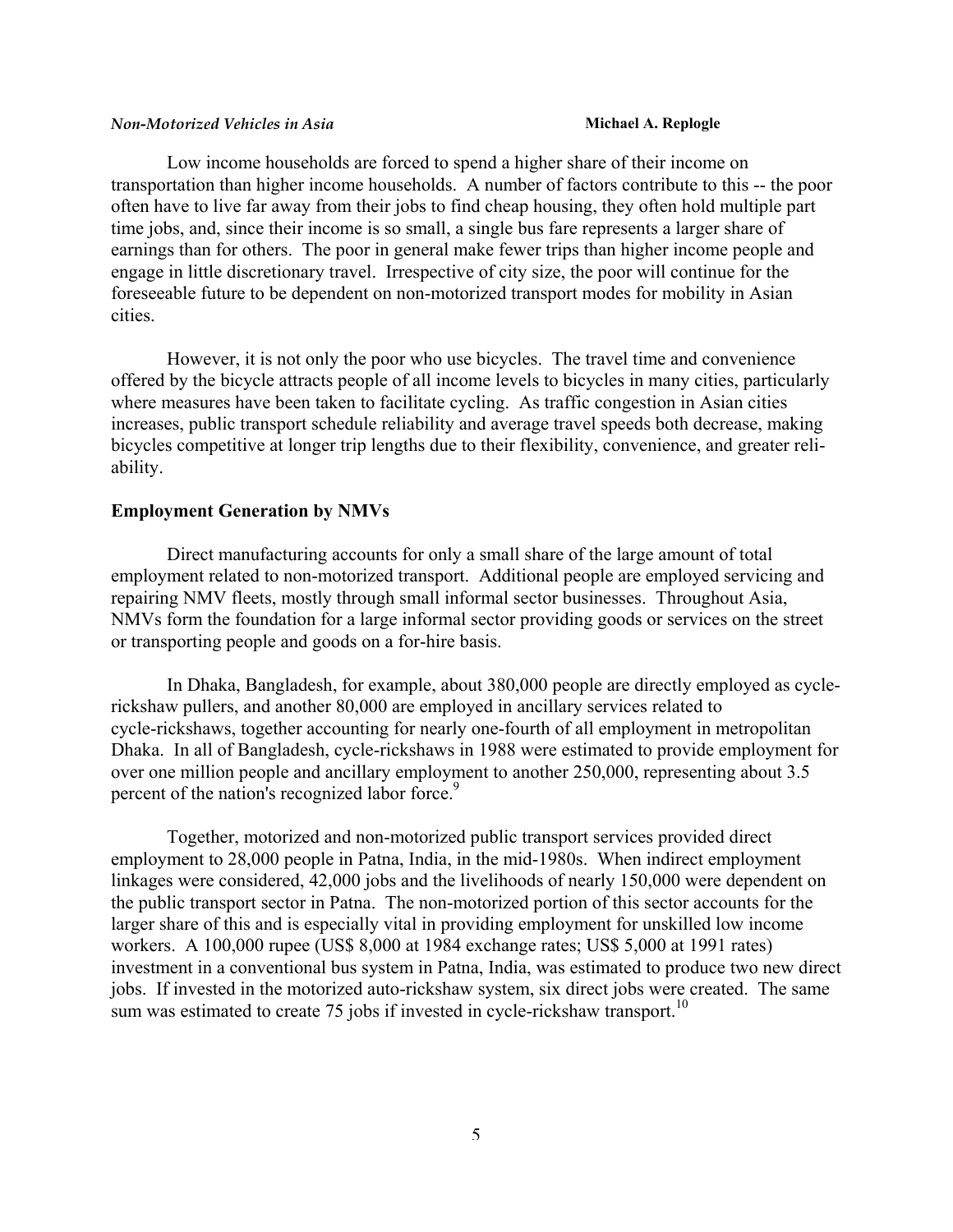Small informal sector enterprises, as well as formal private sector firms, have played and will continue to play a major role in non-motorized transport systems. Promotion of the NMT sector can stimulate substantial employment growth and microenterprise development, especially in low income cities, particularly benefitting the poor. Where cycle-rickshaws are declining, frequently due to regulatory suppression, taxes, licensing requirements, bans, and even confiscation, hundreds of thousands of low income people are threatened with loss of employment.

Most developing countries are heavily dependent on imported oil. Over half of low and lower-middle income countries import more than 90 percent of their commercial energy, with most of these imports in the form of petroleum.<sup>11</sup> Low income developing countries (excluding China) spent an average of 33 percent of their merchandise export earnings in 1985 on energy imports, with many spending more than half.<sup>12</sup> In non-oil-exporting Asian cities, consumer expenditures on motorized private and public transport usually require more foreign exchange and less local labor than expenditures for alternative non-motorized modes. Thus, a shift from NMVs to motorized modes may have significant impacts on regional economies and foreign exchange requirements.

# **NMV Facilities**

In many low income Asian cities where NMVs predominate, there has been little need to create a separate cycle network because large numbers of NMVs define their own legitimacy to right-of-way. However, as motorization increases, or as traffic congestion worsens, it becomes increasingly important to develop modal separation in high traffic flow corridors. This is particularly vital in mixed traffic cities where NMV use is declining due to competition from growing motorized traffic.

Motorized modes are heavier, faster, and often accorded higher social status than NMVs. When street space is scarce, NMVs are vulnerable to displacement from mixed traffic streets unless they are present in sufficient numbers to assert an almost continuous claim to their share of road space. A key function of bicycle or NMV facilities is to protect the legitimacy and safety of NMVs in the transport system where it would otherwise be threatened by motorized traffic. Isolated bikeways and fragmented segments of bicycle paths cannot be expected to overcome the problems faced by urban cyclists. Comprehensive networks of bicycle safe roads and paths are needed to attract less skilled cyclists to use the bicycle for a significant share of their short daily trips in motor vehicle dependent cities and to avoid the diversion of cyclists to motorized modes in mixed traffic and NMT dependent cities.

What kind of facilities do NMVs need for safe operation? Depending on the level and mix of traffic flow, the answer may range from the simplest street of common design to fairly elaborate grade-separated intersections. There are as many types of cycling or slow transport facilities as there are different types of highway facilities, with multiple potential solutions to many types of system problems.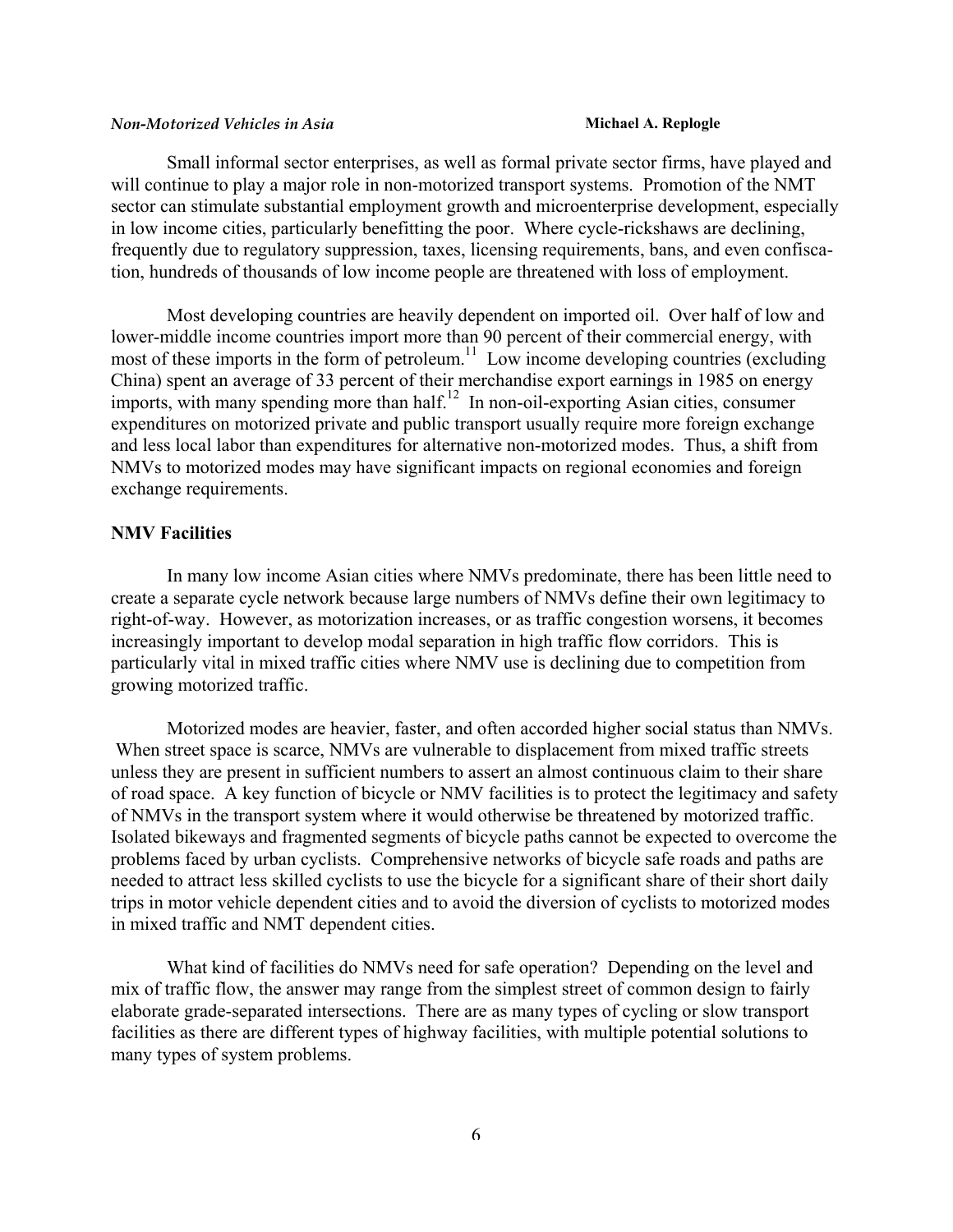While the design of individual NMV facilities is important, the quality of the connections of these facilities into networks is of equal or greater importance. Many factors need to be considered in appropriate development of cycle networks, including continuity, facility standard and function, degree of separation of modes, anticipated traffic flows by mode, and available rights-of-way.

The concept of network functional hierarchy used in classifying highways and evaluating their spacing is equally useful in planning and designing cycle networks. Conditions for cyclists and other slow traffic can be optimized if NMVs have available a fine grained network of **collector** facilities -- often shared with pedestrians and slow motorized traffic-- along with a coarser network of **primary** slow traffic facilities, some shared with pedestrians and slow motorized traffic and many reserved for exclusive NMV use, and a coarse network of exclusive arterial facilities designated for NMVs.<sup>[13](#page-23-12)</sup>

While the spacing of networks must be adjusted for city patterns and densities, this network concept has been used successfully in a number of highly motorized cities, mostly in Europe, to arrest and often reverse the decline of NMV use during times of rapid motorization. Many cities in the Netherlands, Denmark, and Germany have developed effective cycle networks, with Delft, in the Netherlands, Copenhagen, in Denmark, Malmo, in Sweden, and Hannover, in Germany, clearly standing out as successful examples.<sup>14</sup> Several cities in developing countries are noteworthy for their cycle networks, including Curiteba, Brazil, and Tianjin, China. Pune, India, has been working to develop an extensive cycle network for a number of years.

In many NMV dependent cities, bicycle networks can best be preserved by keeping cars and motorcycles out of many existing streets in neighborhoods. Creation of "environmental districts" -- motor vehicle restricted and traffic calmed areas -- can be a most effective strategy for supporting use of NMVs, walking and public transport. Such districts are increasingly common in many affluent cities in Europe and Japan. In some cities, extensive alley systems offer opportunities for creating NMV networks while improving traffic management, as in a World Bank project in Shanghai.

The safety and congestion problems associated with automobiles and pedal-powered modes have much in common when comparing situations where one or the other of these has clear local dominance in traffic. Different problems occur when there is a more even mixture of automobiles and non-motorized traffic. In the developed world, the response to automobile-induced traffic congestion has been to control the pace and pattern of land development, to institute better traffic management, and to program additional infrastructure and transit services. In cities where bicycle traffic congestion is a major problem, similar approaches should be considered. Better traffic management and design might include improved traffic signal systems that are explicitly designed for slow traffic, as in Holland, creation of one-way modally seg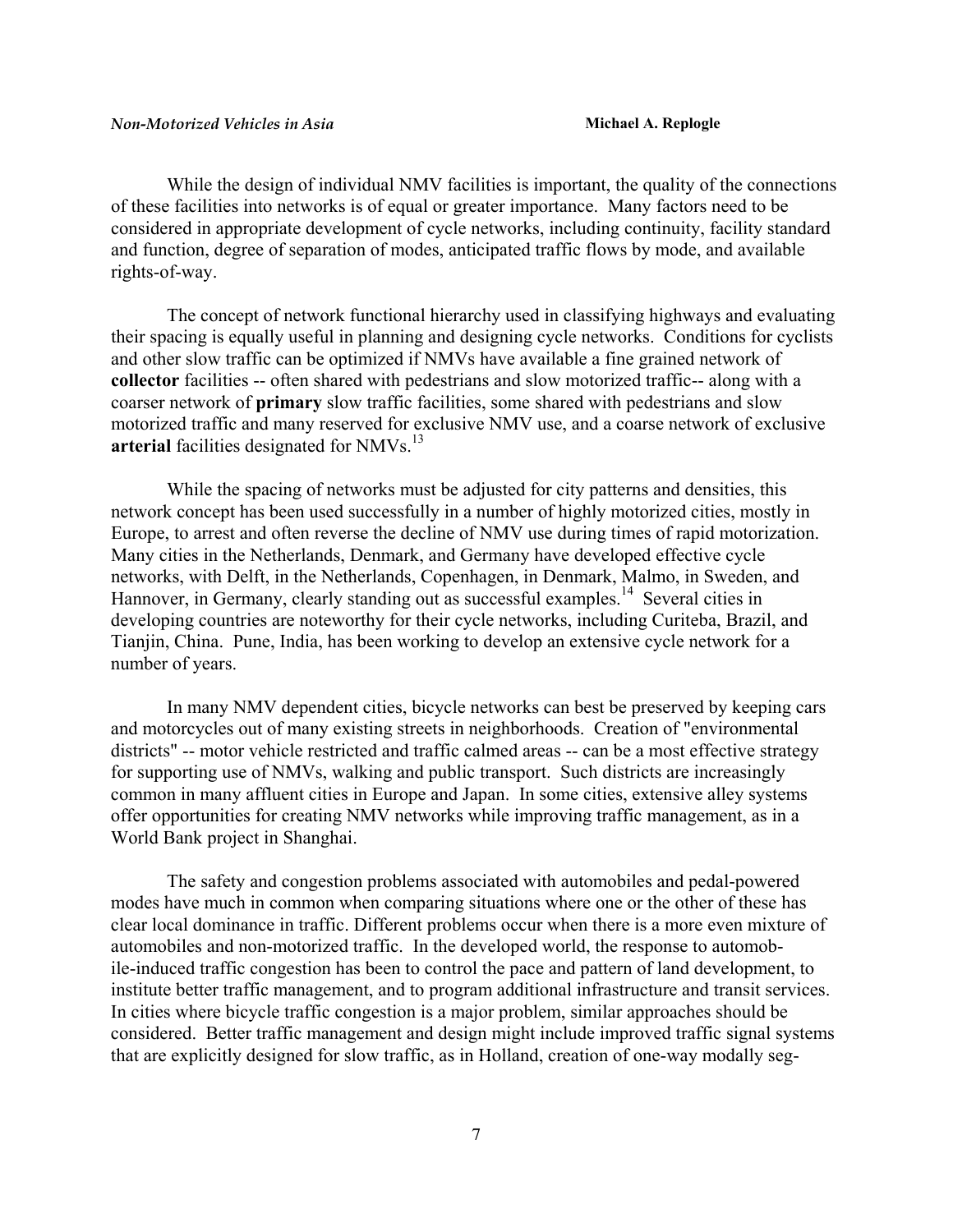regated street systems, and especially where high NMV volumes exist or are anticipated, grade-separation through use of underpasses.<sup>[15](#page-23-5)</sup>

Officially dedicated NMV facilities are rather common in Chinese cities, but not widely found elsewhere in Asia. Instead, where NMVs make up a major portion of traffic flows, they frequently define NMV "lanes" through their physical presence in large numbers. However, especially where NMV lanes are not well defined by physical separation, extensive mixing of NMV and MV traffic often fosters poor traffic discipline among all modes, which exacerbates traffic congestion and safety problems. In a recent Chinese urban road traffic manual, bicycle facilities were appropriately divided into five types, with the first two types being recommended for large and mid-size cities:  $16$ 

- (1) **Special Bicycle Roads**, independent of the road network and dedicated to bicycle use only. A network of such roads is being created in the CBD of Shen Zhen City.
- (2) **Semi-Independent Bicycle Roads**, positioned on one or two sides of motor vehicle lanes with physical separation.
- (3) **Non-Independent Bicycle Roads**, positioned on one or two sides of motor vehicle lanes but without physical separation.
- (4) **Mixed Traffic Roads**, where motor vehicles and bicycles share the same right-ofway.
- (5) **Pedestrian-Bicycle Roads**, where bicycles and pedestrians share the same right-ofway.

### **Capacity of NMV Facilities**

The rapid growth of bicycle traffic in Chinese cities in the 1980s has led to serious traffic congestion problems in many cities. Peak hour flows at many main intersections in Beijing and Tianjin exceed 15,000, with 29,000 per peak hour observed at one main junction in Beijing. [17](#page-23-15) As a result, interest in assessment of the capacity of bicycle facilities has been a serious matter for Chinese planners. In Beijing, China, practical saturation capacity of a separated bike tracks has been estimated at 0.5 bicycles per second per meter width, or 1800 bicycles per hour per meter width. Cycle rickshaws typically require 1.5 to 3.0 times the capacity of a single bicycle, depending on size and weight.<sup>18</sup> Mixed traffic streets typical of Beijing, China, show a saturation capacity of about 0.37 bicycles per second per meter width, or 1330 bicycles per hour per meter width. Separation of motorized and non-motorized traffic at intersection approaches with fences is becoming increasingly common in China as a traffic safety measure. Recent studies indicate that this strategy likely increases motorized traffic capacity of intersections without diminishing bicycle traffic capacity.<sup>[19](#page-23-17)</sup>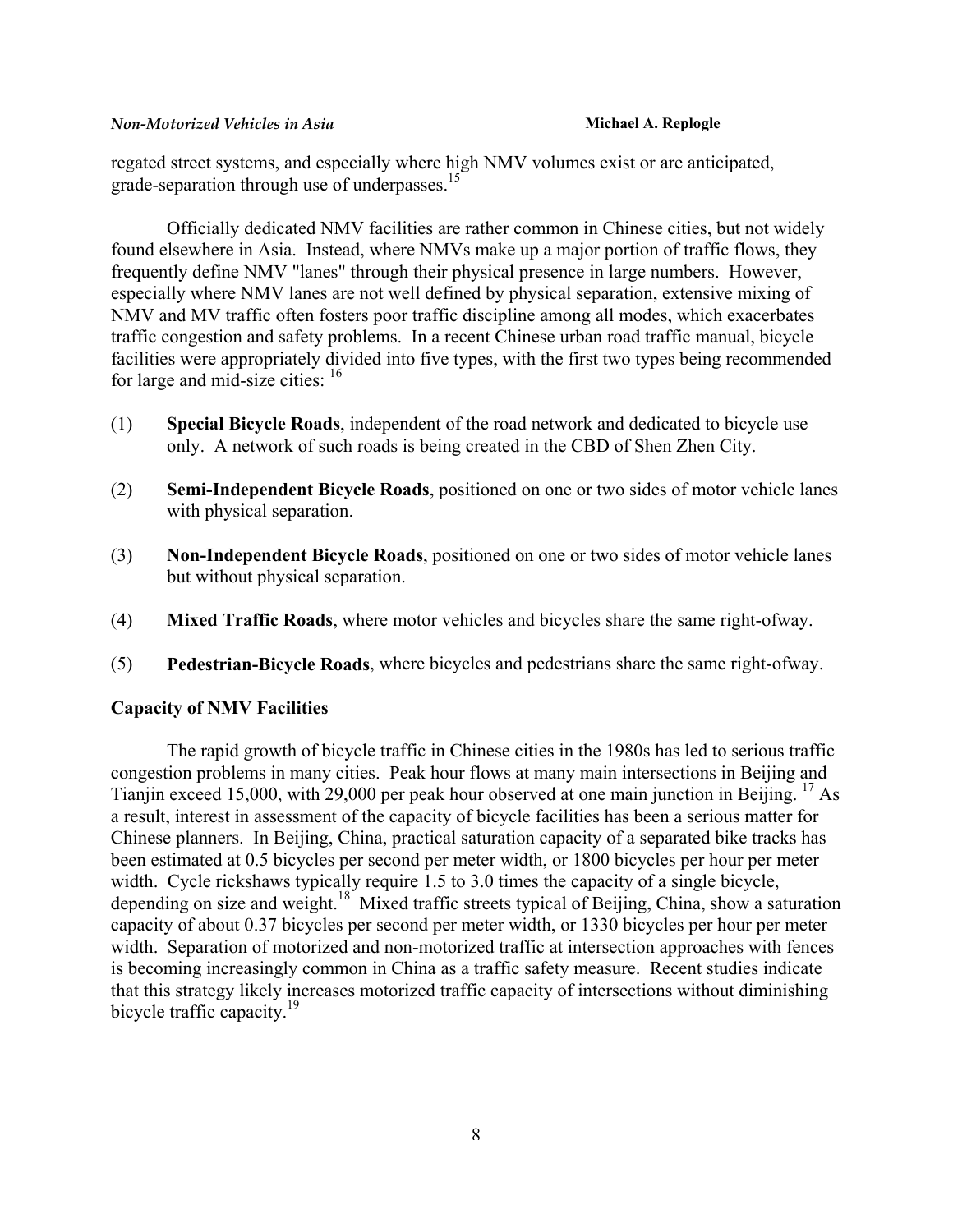#### **Allocation of Road Space Between MVs and NMVs**

The capacity of different types of rights-of-way to move people at different speeds has been the subject of some debate in recent years. Different analysts have calculated different relative efficiencies in road space utilization or person-throughput for transportation facilities. Global theoretical analysis has sometimes been misused to castigate entire modes of transport as inefficient and worthy of being suppressed, not recognizing the complementary function of different transport modes. Proper analysis of transport modal efficiency must differentiate based on trip length, cost, and function.

For a given amount of road or corridor space, the most efficient modes of transportation are generally rail or bus modes operating on their own dedicated rights-of-way. The least efficient use of road space is low occupancy automobiles. Bicycles fall in between this range, as Table 4 shows, with road space utilization approaching that of buses in mixed traffic. Motorcycles, scooters, and other two-wheeled motorized vehicles may be somewhere in between automobiles in bicycles in their road space utilization, but further research is needed to identify empirical studies of this. All of these estimates of road space utilization are subject to a great deal of variation in the real world, depending on vehicle occupancy, level of traffic congestion and traffic mix, topography, frequency of public transport stops and other details of public transport operations, quality of track or road surface, and other factors. Further research should be undertaken in different cities to develop better models of facility capacity under different modal mixes and conditions. Research is also needed to identify the capacity of two-wheel motor vehicles, such as motorcycles, scooters, and motorbikes when they compose a significant share of traffic flows. Broader economic analysis of the total cost of street space per traveler for different trip lengths by different modes, at different speeds and traffic levels would be most useful. This could contribute to development of long-term cost-benefit analysis of different modes for different travel markets.

The function of modes and distribution of trip lengths that must be accommodated within travel corridors is an important consideration in evaluating how scarce road space should be most efficiently allocated. If a large share of traffic is of short to moderate trip length, rail modes are not likely to be cost-effective or practical to accommodate these trips. If a large share of traffic is of long trip length, bicycles and walking are not likely to be the most efficient or practical modes. If resources are unavailable to provide bus transportation sufficient to meet demand, bicycles may be more efficient than an overburdened public transport system, even for longer trips.

In most travel corridors travel demand is in fact composed of a spectrum of trip lengths, some short, some long. Thus, it is uncommon for a single mode of transport to be the most efficient for a corridor. Rather, a combination of modes need to be accommodated in a complementary fashion to meet the needs of diverse travel markets, recognizing limitations on road space, affordability of transport modes in the community, and the required speed and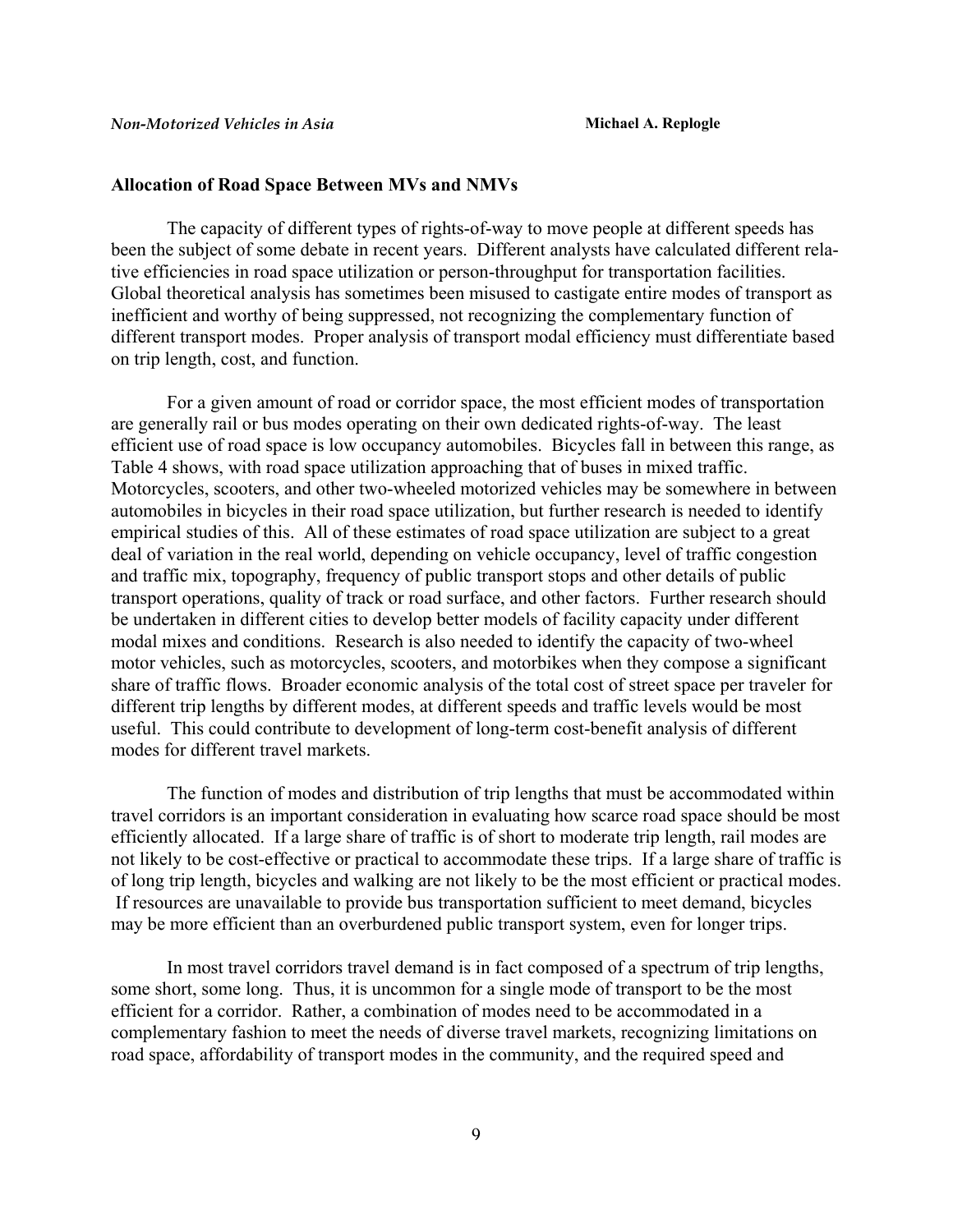distance of trips made in the corridor. Where road space is most scarce, traffic management should be the first step in dealing with traffic congestion problems. This can include turn restrictions at intersections, introduction of one-way street systems, improved traffic signalization, and management of encroachments on transportation rights-of-way. These steps can all affect the relative efficiency of different modes in using road space.

The segregation of different modes of transportation can result in far greater system efficiency. This has been demonstrated in numerous cities where dedicated busways have separated bus traffic from motor vehicles or non-motorized vehicles to achieve better public transport speed, reliability, and capacity. If street space is insufficient to accommodate demand even with separation, it is often useful to dedicate different streets to different modes and to impose or expand restrictions or costs for private automobiles, the most inefficient mode. This is especially the case where private automobiles are used by only a small share of travelers in the corridor. Such measures could be complementary to road pricing, another effective but little used method of allocating scarce street space.

Even in cities where streets are generally quite congested, it is often possible to find underutilized street space. For example, an ongoing World Bank project in Shanghai has identified opportunities to use alleys to provide right-of-way for a dedicated bicycle network, relieving some pressure from main roads and intersections. Similar opportunities exist in other cities, such as Bangkok. Where space cannot be found, NMVs and public transport should be favored in allocating street space.

The design of transportation facilities can significantly affect traffic safety. Segregation of slow from fast traffic, careful design of intersections to maintain good sight distances, to reduce turning conflicts, and to channelize traffic to enhance predictability of flows can all reduce safety problems while improving operational performance. Poorly designed and improperly maintained separate cycle facilities can lead to an increase in safety problems, particularly if there are many intersections or driveways crossing the cycle paths and sight distances are poor. This is a problem that afflicted many bicycle paths created in the U.S. in the 1970s and led to opposition from some U.S. cyclists to creation of additional bicycle paths.

Traffic discipline is often rather lax in Asian cities for both NMVs and motor vehicles. Congested conditions, extensive encroachments of non-transportation activities into rights of way, bus stops and rickshaw stands that are not provided space out of the primary right-of-way, and other unsuitable facility designs often exacerbate this problem. Provision of off-street locations for such activities can enhance transport system efficiency.

In some countries, design standards from highly motorized countries have been used with insufficient tailoring to local traffic conditions and economic realities. This has often led to unsafe designs that have not taken advantage of opportunities to create greater separation of slow NMV traffic from fast heavy vehicle traffic, contributing to safety problems. Further research is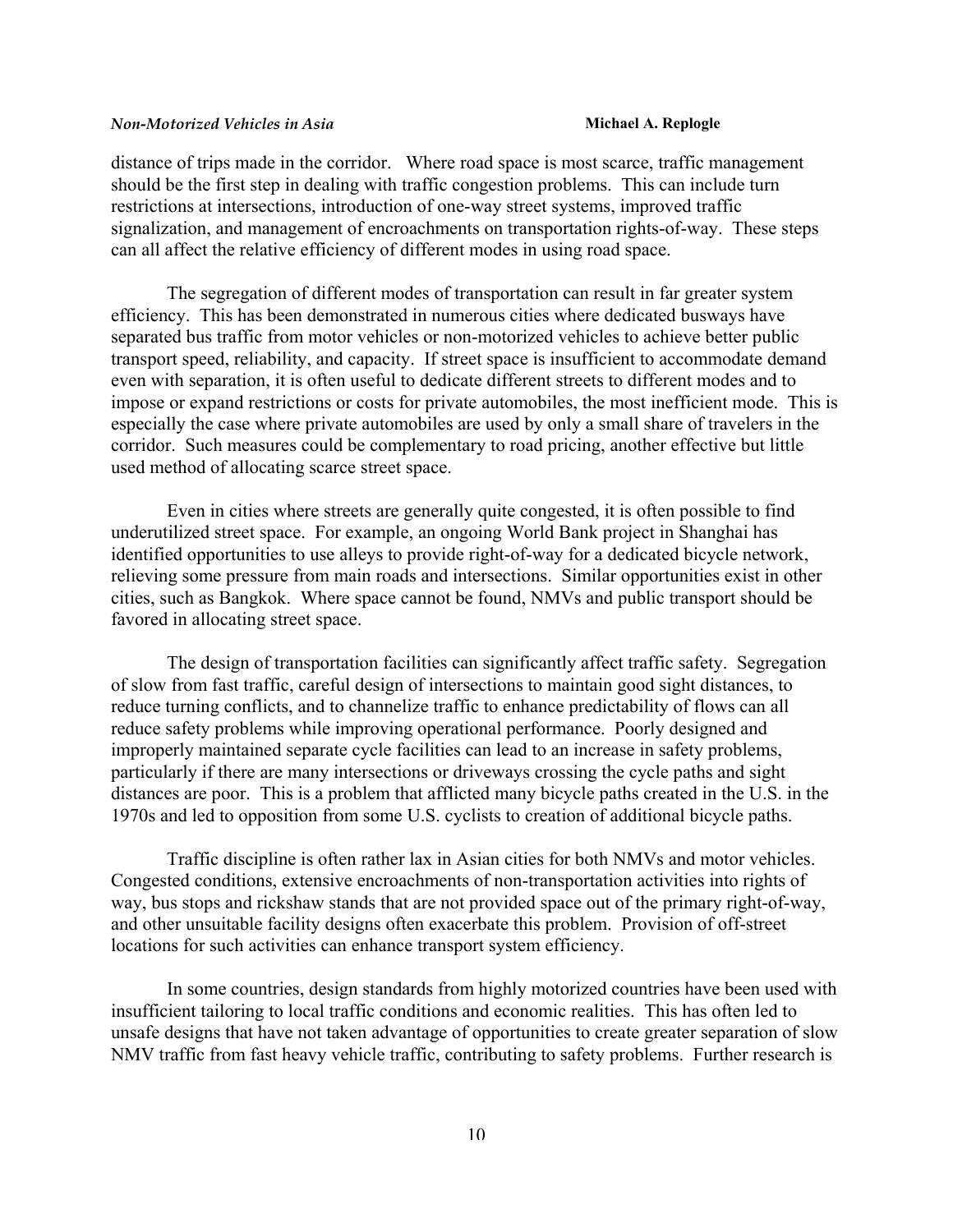needed on appropriate design standards for different types of traffic mixes under various conditions and right-of-way opportunities.

### **Integration of Bicycles with Public Transportation**

Bicycles are not a substitute for public transport. Instead, these are complementary and partially overlapping modes of transport. Each has unique strengths and weaknesses. In combination, they offer a strong potential competitor to private motorized transport for many types of trips. To reduce long-distance bicycle commuting and free up congested road space, the Chinese have been establishing bicycle-subway and bicycle-bus exchange hubs, which have been very popular in Beijing and other cities.<sup>20</sup> Bicycle access to railways is also important in India, where hundreds or thousands of bicycles can be seen parked at some stations.

Bicycle access expands the potential market area of high-speed public transport services at low cost. This is one of the most valuable potential functions of NMVs in megacities, where average trips lengths are long. Integration of bicycles with public transport is also an important strategy for sustaining non-motorized and public transport mode shares in rapidly motorizing cities with mixed traffic systems, for reintegrating NMVs into motor vehicle dependent cities, and for dealing with network capacity saturation in NMV dependent cities.

In Western Europe and Japan today, the fastest growing and predominant access mode to suburban railways is the bicycle, accounting for one-fourth to one-half of access trips to stations.  $21$  Adequate supporting infrastructure, including secure parking at station entrances and safe access routes, is essential to this intermodal integration. Between 1975 and 1981, the number of bicycles parked at Japanese rail stations quadrupled to 1.25 million. By the end of the 1980s, more than two million bicycles were used daily to access suburban railway stations in Japan. Use is heaviest in the lower density suburban fringe areas of large cities, where 15 to 45 percent of rail station access is by bicycle. Japanese and European transportation policy and investment has encouraged bike-and-ride system development. In Japan, more than 730,000 new bicycle parking spaces were built at rail stations between 1978 and 1981, supported by national subsidies available to both public and private sector parking developers. By 1981, there were 636 garages at Japanese rail stations accommodating more than 500 bicycles, with 5,456 other station parking garages of lower capacity. An increasing number of these facilities are computerized or automated multi-story structures providing very high density parking.<sup>[22](#page-23-20)</sup>

Bike-and-ride strategies offer opportunities for increased public transport system efficiency when factored into public transport network and operations design. With expanded station catchment areas, inter-station spacing can be greater, creating higher line-haul public transport speeds and efficiency in equipment utilization, with a level of service comparable to that obtained with denser station spacing relying on pedestrian access.

In the long-run, increased inter-station and inter-line spacing may permit public transport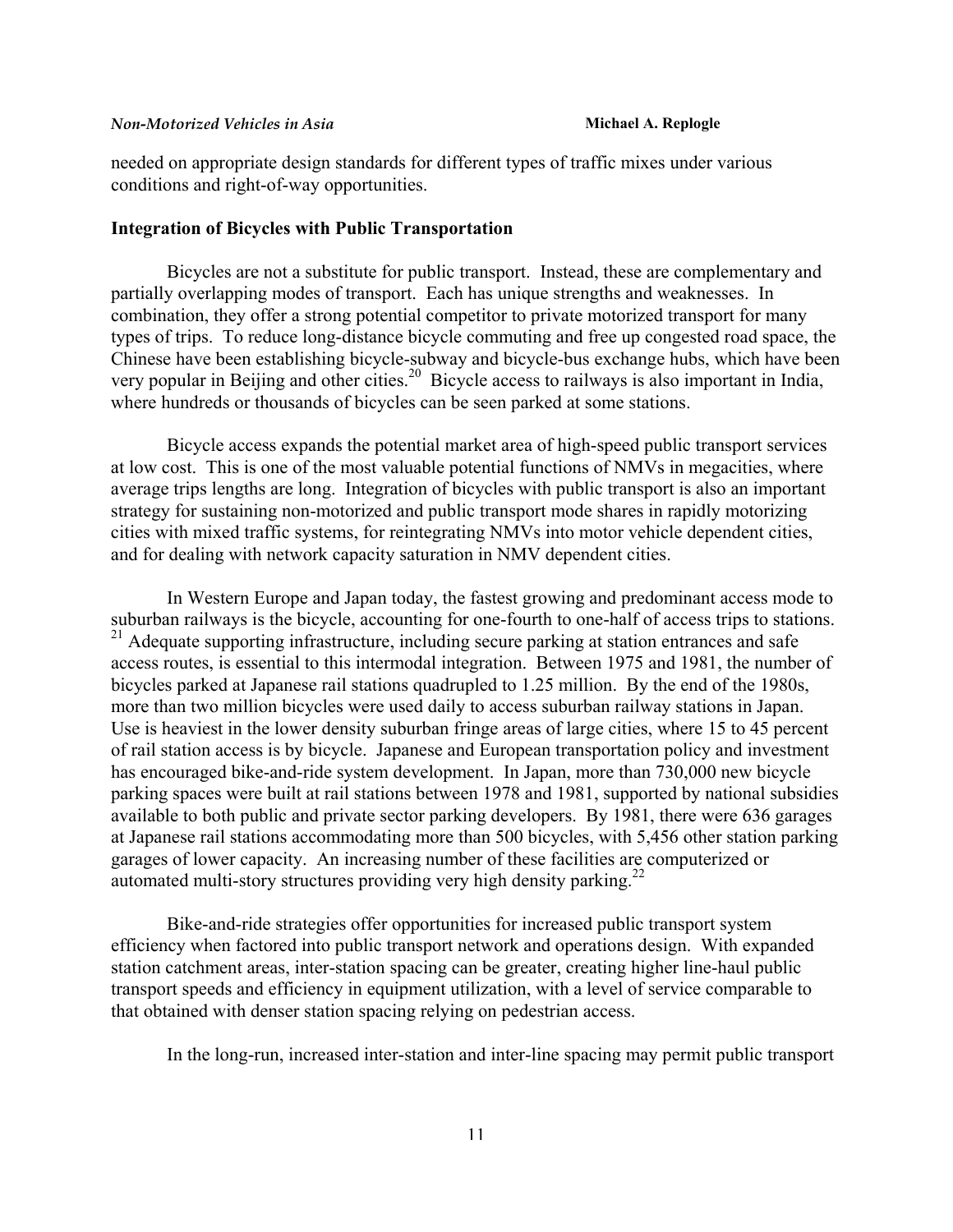networks to concentrate more frequent service on fewer lines for the same size vehicle fleet, reducing average waiting time for public transport services and increasing efficiency in use of rights-of-way. This is particularly important in megacities where average trip lengths are long and resources for express public transport service provision are insufficient to meet demand. By reducing average point-to-point travel time throughout metropolitan areas, bike-and-ride systems can improve the competitiveness of public transport with private motorized transport. This influences mode choice and, at least in some cases, may influence individual decisions regarding acquisition of motor vehicles. Thus, bike-and-ride systems can be important as an element in transportation system management and efforts to manage the evolution of metropolitan modal mix and pace of motorization, especially in large cities. In cities where public transport services are inadequate to meet demand, it may be productive to shift some less efficient short distance public transport trips to NMVs, allowing concentration of public transport resources on longer trips, with bike-and-ride access systems expanding market catchment areas.

### **Regulations and Policies Influencing NMVs Use**

Regulations and policies, including taxes and import duties, fuel taxes, vehicle registration and licensing fees, and credit financing systems for vehicle purchase, all have a major influence on the cost and availability of various transport modes. Frequently in Asia and other parts of the world, regulations and policies have been used to discourage or suppress the use of NMVs, especially cycle-rickshaws, while fostering motorization of transport.

In some Asian countries, import duties are structured to favor motorized transport. In Bangladesh, for example, the trend over the past two decades has been towards encouraging motorized public transport, discouraging imports of bicycles and their components to protect local bicycle manufacturers, and offering concessions to affluent private motor vehicle buyers. In 1989, Bangladesh taxed imported bicycles and most bicycle components at 150 percent, while buses, mini-buses, and trucks were taxed only 20 percent, baby-taxis at 5 percent, small-engine automobiles (850 cc or less) at 50 percent, jeeps and station wagons at 30 percent, and motorcycles at 20 percent. Import duties on bicycles and bicycle parts are greater than those on motorcycles and their components, with taxes as high as 170 percent for imported bicycle tires. While such taxes are intended to protect domestic bicycle producers, two-thirds of bicycle components needed in Bangladesh must be imported, raising significantly the costs of bicycle and cycle-rickshaw ownership and operation. Smuggling of bicycles and their components from India is widespread, but this alleviates only part of the regulatory cost burden on end users.<sup>23</sup> Such stiff protectionist policies aimed at aiding domestic NMV producers impose a high cost on cyclists and cycle-rickshaw users while often failing to create viable industries. When combined with low taxes on motor vehicle imports, such policies foster economically inefficient choices.

Vehicle licensing is commonly used to raise revenue, to ensure vehicle safety, and to regulate vehicle use. In many cities, however, it has been used to try to suppress cycle-rickshaws and other informal sector public transport services, such as jeepnies, jitneys, motorized auto-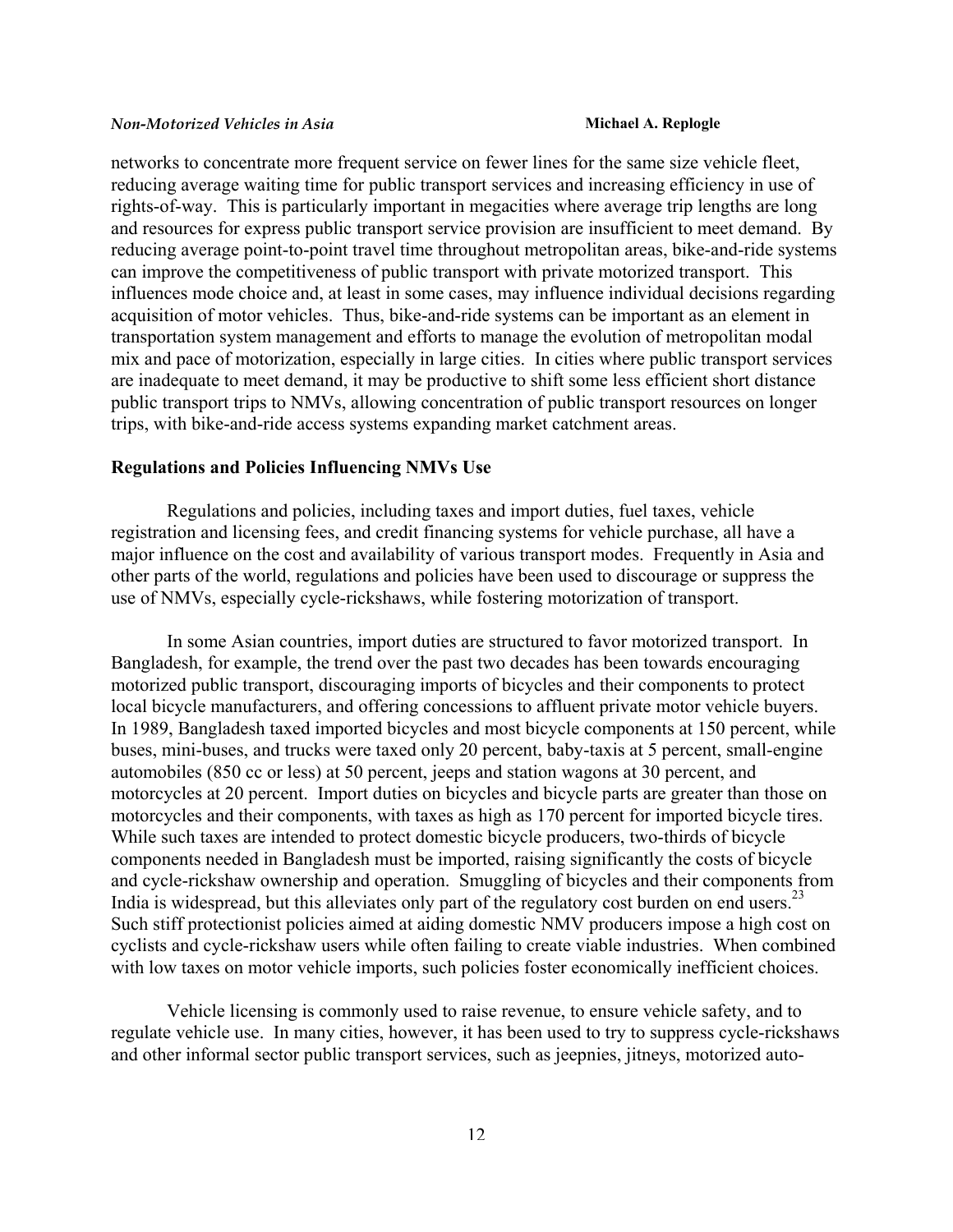rickshaws, and pirate taxis. In Karachi, cycle-rickshaws were banned in 1960 and replaced by auto-rickshaws, which in turn were subjected to restrictions on new registrations from 1986 onwards. In Manila, the motorized tricycles which replaced cycle rickshaws in the 1950s were later banned from main roads, and now operate mostly on smaller roads as feeder services. <sup>24</sup> Only in Singapore have restrictions been placed on private motor vehicle registrations, beginning in 1990, although such vehicles are the least efficient users of road space in Asian cities.

In a number of cities in India, Indonesia, and Bangladesh, restrictions have been placed on the number of cycle-rickshaw registrations that will be permitted, often freezing registrations at a fixed level for many years. Restrictions on licenses create a lucrative black market in duplicate or falsified licenses. It also makes cycle-rickshaw drivers and owners vulnerable to extortion and abuse from local police, who can threaten to seize their vehicle, causing at a minimum, loss of a full day's pay and at worst, loss of livelihood. Indeed, Jakarta authorities have seized some 100,000 cycle-rickshaws in the past five years, dumping at least 35,000 into Jakarta Bay, as they seek the complete elimination of these vehicles from the city. Thousands more cycle-rickshaws have been seized and destroyed in Delhi in the late 1980s.

Wherever rickshaws are licensed in Bangladesh, cycle-rickshaw pullers must also hold driver's licenses, under laws that date back to the 1920s. However, in many cities as few as 15 percent of all pullers are actually licensed. Although the licensing fees are usually minimal -- on the order of one-tenth of a day's income -- it typically takes ten or more times this amount to secure a license, as a number of signatures are required.<sup>25</sup>

A key objective of urban transportation system development and management should be the preservation of modal diversity, so that travelers can choose among multiple competing travel modes to select the one that offers the highest efficiency of resource utilization and acceptable speed and comfort within a limited budget. When modal diversity decreases, people are often left with no choice but to use an inefficient travel mode or to give up traveling all together. Market forces can work in transportation mode choice only when multiple choices are available and given a level playing field on which to compete. This sometimes requires protecting weaker but desirable modes of non-motorized transport from stronger but less efficient motorized transport mode, just as economic regulation is sometimes needed to ensure competition and prevent the emergence of monopoly or oligopoly in other markets. However, rather than protecting NMVs, some governments in Asia have put into place policies to suppress NMV use, particularly cycle-rickshaws.

Many cities have imposed constraints on non-motorized modes of travel, particularly cycle rickshaws, claiming these cause congestion or unfairly exploit human labor, or that they represent backwardness. In Kuala Lampur, Malaysia, and Jakarta, Indonesia, cycle-rickshaws have been mostly displaced by such measures. The suppression of cycle-rickshaws is comparable to the removal of slums and squatter settlements. Just as slum clearances destroy real housing resources for the poor, cycle-rickshaw bans eliminate real transportation resources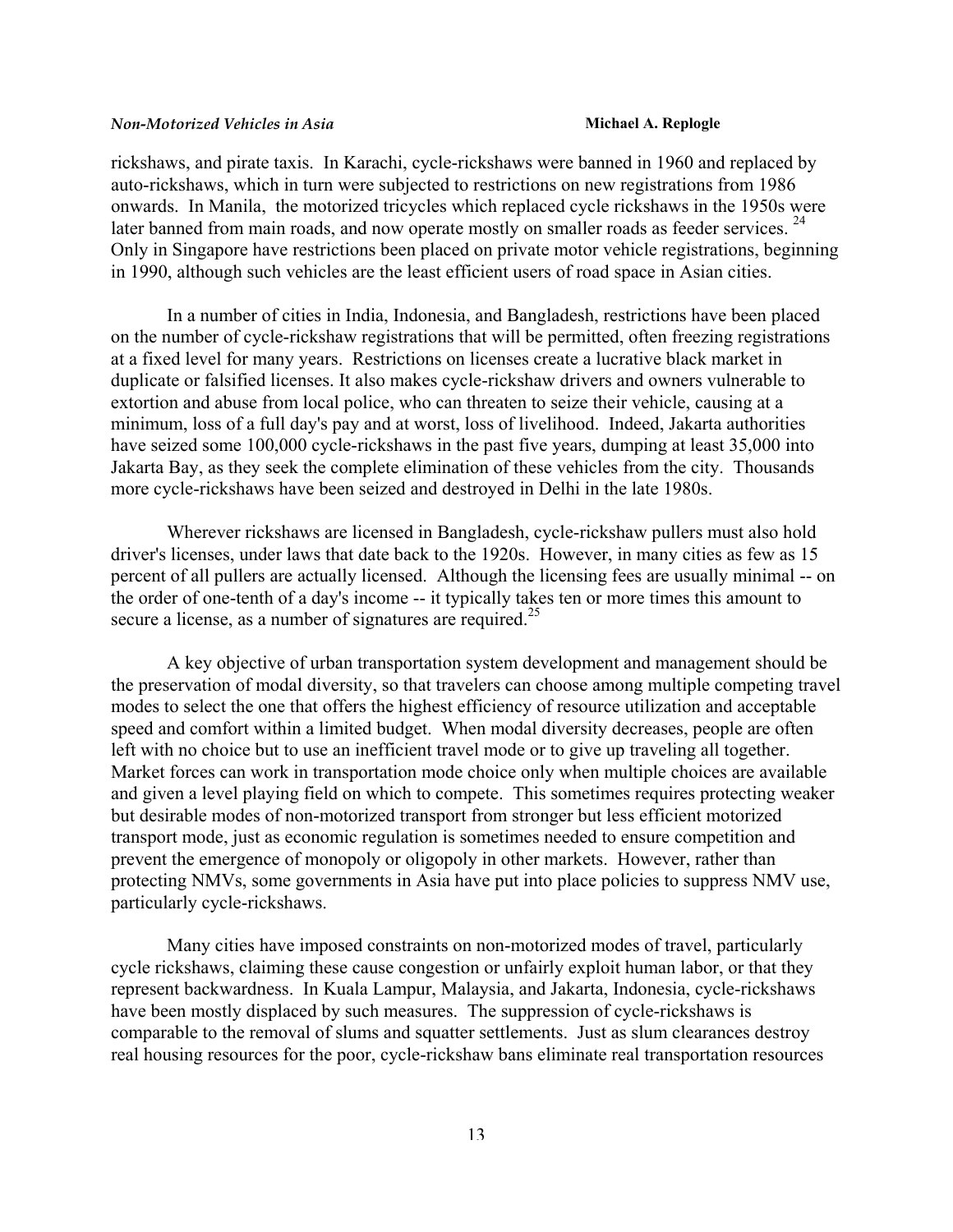for the poor, hurting hundreds of thousands of people who frequently lack the political power to defend their mobility systems and jobs.

Chinese transport policies were, until recently, quite different from this pattern. In the 1950s, China began offering employee commuter subsidies for those bicycling to work, accelerated bicycle production, and allocated extensive urban street space to bicycle traffic. Today, 50 to 80 percent of urban trips in China are by bicycle, while providing travel speeds comparable to those of many other more motorized Asian cities, with much more favorable consequences on the environment and petroleum dependency.

Many planners in Chinese cities have been discussing problems caused by widespread violation of traffic regulations by cyclists. Very heavy bicycle traffic flows frequently lead to overflow of cycle traffic into motorized traffic lanes and violation of traffic signals. Many Chinese planners call for public education about traffic regulations. In many Chinese cities, workers have recently been organized to help the police enforce traffic order. The Chinese government stopped collecting a use tax for bicycles in 1980. Some Chinese planners suggest a restoration of such fees to slow further growth of bicycle ownership.

Most Chinese transport experts agree tend to agree that different policies need to be pursued in cities of different sizes. In large cities with severe bicycle traffic congestion, bus, subway, and rail public transport should be better developed to attract long-distance cyclists, reducing mean bicycle trip lengths. Many think that costs of bicycle use should increase to moderate further bicycle fleet growth.<sup>26</sup> The retention of motorcycle registration limits in major cities should be continued to avoid worsening traffic congestion and severe traffic safety problems. Despite recent policy changes, the bicycle will continue to play a predominate role in Chinese cities for some time, although continuation of bicycle bans and motor traffic growth will diminish its role. Improved traffic management and public transport provision should seek to insure a continued heavy use of bicycles as an affordable and sustainable mode. Strategies for transport system modernization without total motorization will offer the best prospects for sustainable development.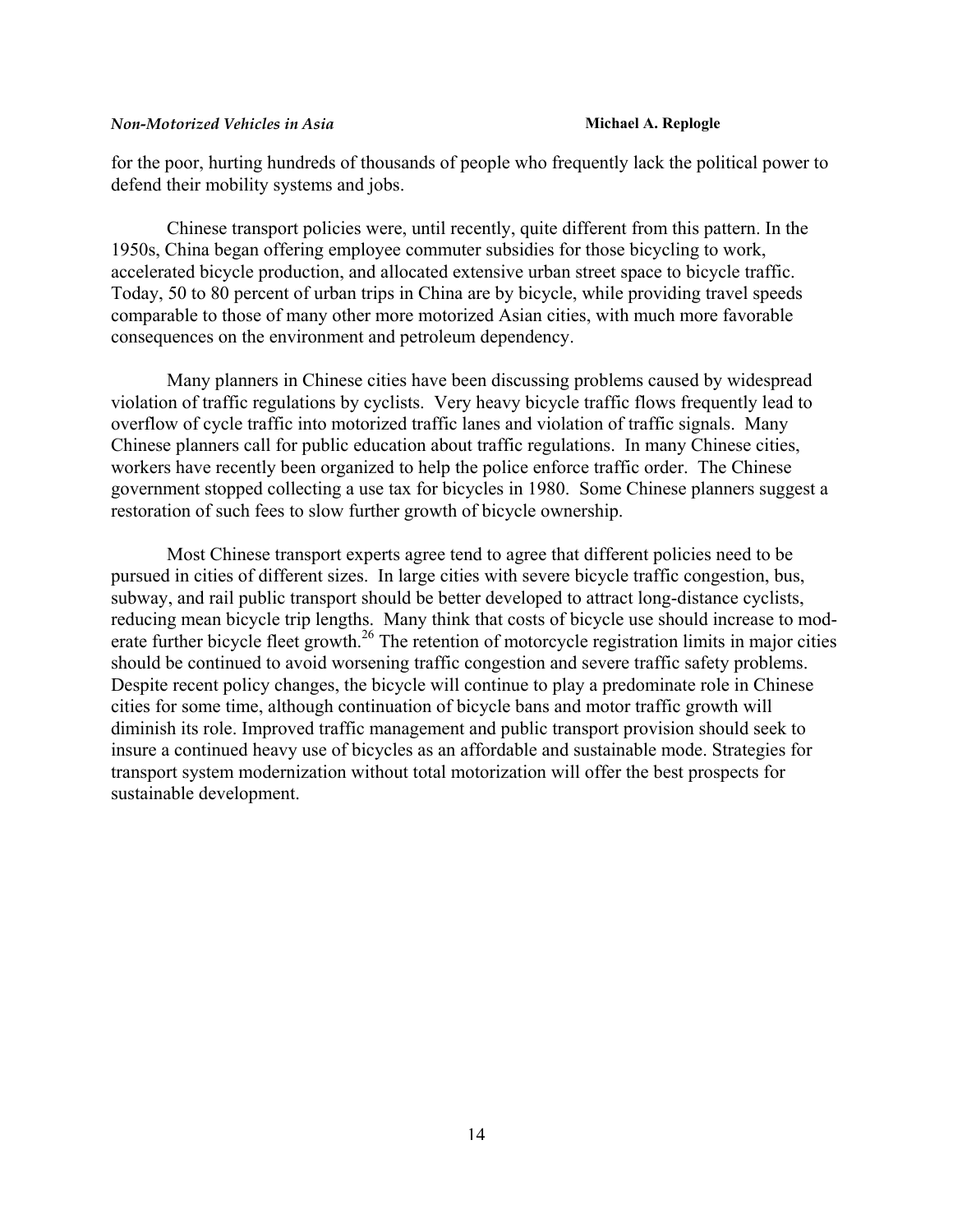#### **Land Use, Investment Patterns and NMVs**

The characteristics of NMVs cannot be well understood without discussing their interaction with land use and motorized transport modes, as well as the diverse nature of urban trip-making. More than all other modes, the utility of walking and cycling are dependent on the micro-scale character of neighborhoods and the built environment, which is strongly influenced by investment patterns. Urban transport and land use interact as a complex and self-regulating system, much like ecological or biological systems. The available resources, vehicles, networks, rules of operation, and cost structures can be influenced by policy makers. Individual travelers make their choices within the constraints provided, based on their own habits. Land uses, once set into place, act like a genetic code for the future evolution of the city and its mobility system. Changes come slowly once patterns are set in place. The pattern of buildings and transport infrastructure in a neighborhood tells people how to travel, within certain broad choice parameters.

Urban form has a major influence on mode choice but also responds to the predominant transport mode in use when a city neighborhood is under development. Cities most dependent on a diverse mix of walking, cycling, and public transport tend to be compact in form and become multi-nucleated as they expand in size, with heterogeneous land use at a small scale, mixing residential, retail, and often some production functions. Where public transport is predominant over non-motorized modes, average trip lengths and transport costs are higher. In contrast, cities highly dependent on the automobile generally sprawl at low densities, with long average trip lengths, spatial separation of different land uses from each other, and little diversity of mode choices.

The trip length distribution of a city, set by the current land use and general costs of transport, determines to a large extent the opportunity for interchangability of motorized and non-motorized trips. For person trips with small loads, walking is typically the most efficient mode for short trips of up to one kilometer. Cycling is usually the most efficient mode for trips of half a kilometer to several kilometers. The maximum efficient range of walking and cycling for individuals depends on income. Cost sensitive low income people commonly prefer to walk or cycle much longer distances to avoid the expense of public transport fares.

Especially as cities grow larger, the need to make longer trips usually grows. Since walking and cycling are too slow to be efficient for longer trips, motorized transport become the optimal mode choice. For trips longer than several kilometers, aggregate point-to-point corridor travel demand is a key determinate of which motorized mode may be more efficient. If demand is very high, rail or dedicated busway services are usually most efficient, but must often compete with less efficient automobiles and motorcycles. If travel demand is relatively low or if origins and destinations are highly dispersed, automobiles, motorcycles, or paratransit are the most efficient modes. Between these extremes, buses provide the greatest energy efficiency, but this is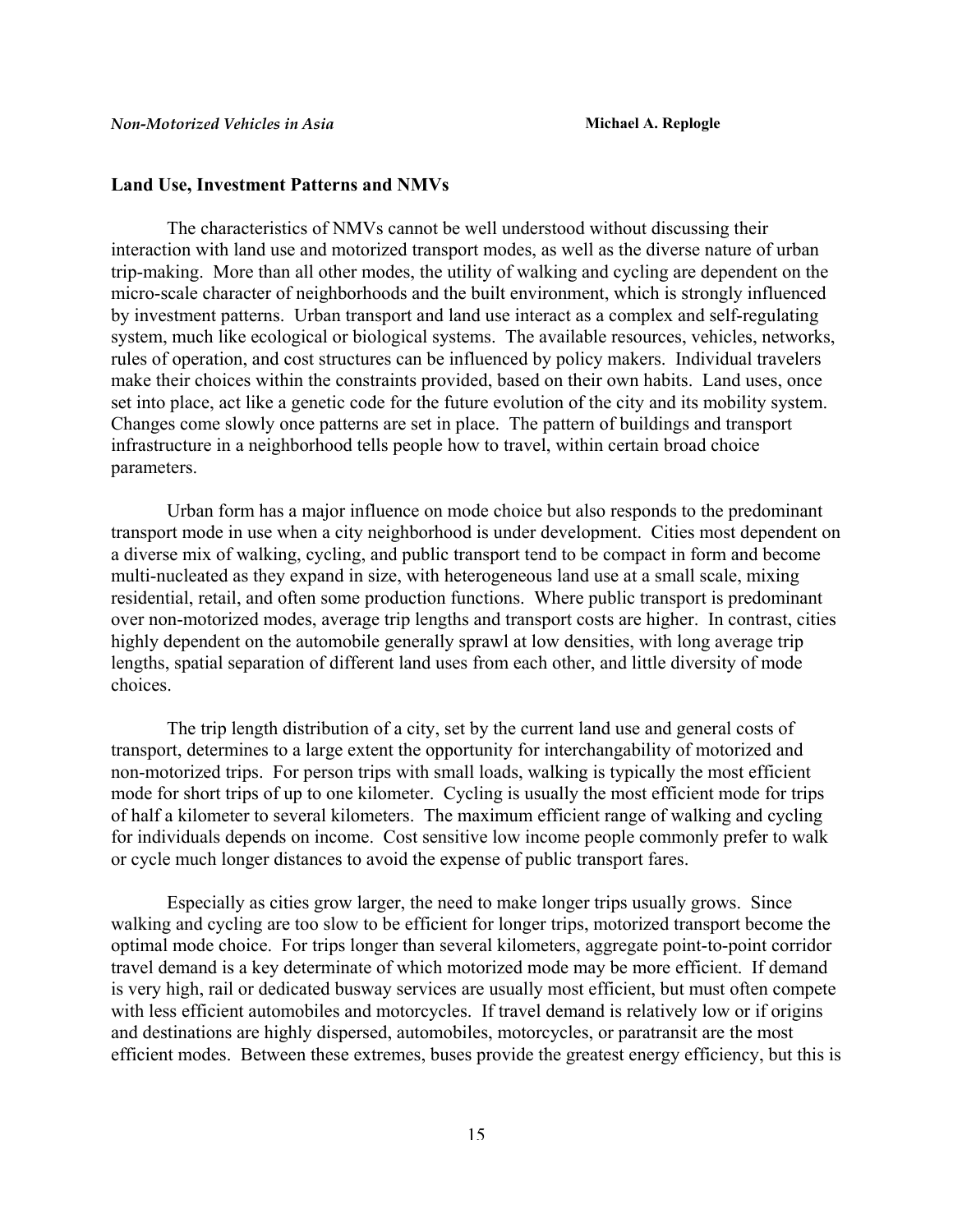often reduced when the buses are caught in traffic congestion.

Motorized transport efficiency varies widely, depending on many factors. Reallocation of street space and the creation of new reserved rights-of-way for public transport, pedal-powered transport, and pedestrians can lead to significant increases in public transport speed, reliability, and productivity, and increased use of all of these modes. Traffic calming strategies becoming widespread in Europe and Japan are means of enhancing alternatives to private motorized transport while accommodating automobile traffic. Clustering new growth at higher density with mixed uses within walking distance of public transport can lead to high levels of mobility with high energy efficiency and minimized dependence on motorized transport.

NMV potential is greatest where there are large existing bicycle fleets, safe places for them to operate, secure places for NMV parking at destinations, and where land use patterns do not require long travel distances to meet daily needs. NMV potential is limited where motorized vehicles fill the streets, leaving few safe places for cyclists, where the security of parked vehicles is poor, and where average trip lengths are long. However, even under such unfavorable circumstances, there are opportunities for expanding NMV use for short trips through better traffic management.

Preserving modal diversity so that people have the freedom to choose the most efficient and appropriate mode of transport for a particular need should be one of the central goals of transport system management and transport investment policy. Unless transport policies, investment patterns, and decisions about the allocation of street space recognize the vital role of non-motorized transport, the modal diversity now enjoyed by Asian cities will decline, resulting in much higher transport system economic and environmental costs. In low income Asian cities, resource allocation should be reexamined. There may be benefits in shifting some investment from expensive motorized transportation infrastructure and heavily subsidized public transportation to instead provide subsidies or credit to low income workers to expand access to NMVs.

Evaluation of transport investments solely on the basis of cost-benefit analysis fails to account for broader objectives of transport system management. For example, an assessment that considers that the time savings of car occupants are a benefit is quite inappropriate where there is a policy of containing or reducing the volume of car traffic.<sup>27</sup> Evaluation methods that consider the potential of projects to meet several key multiple objectives may offer more promise for the development of efficient multi-modal transport systems.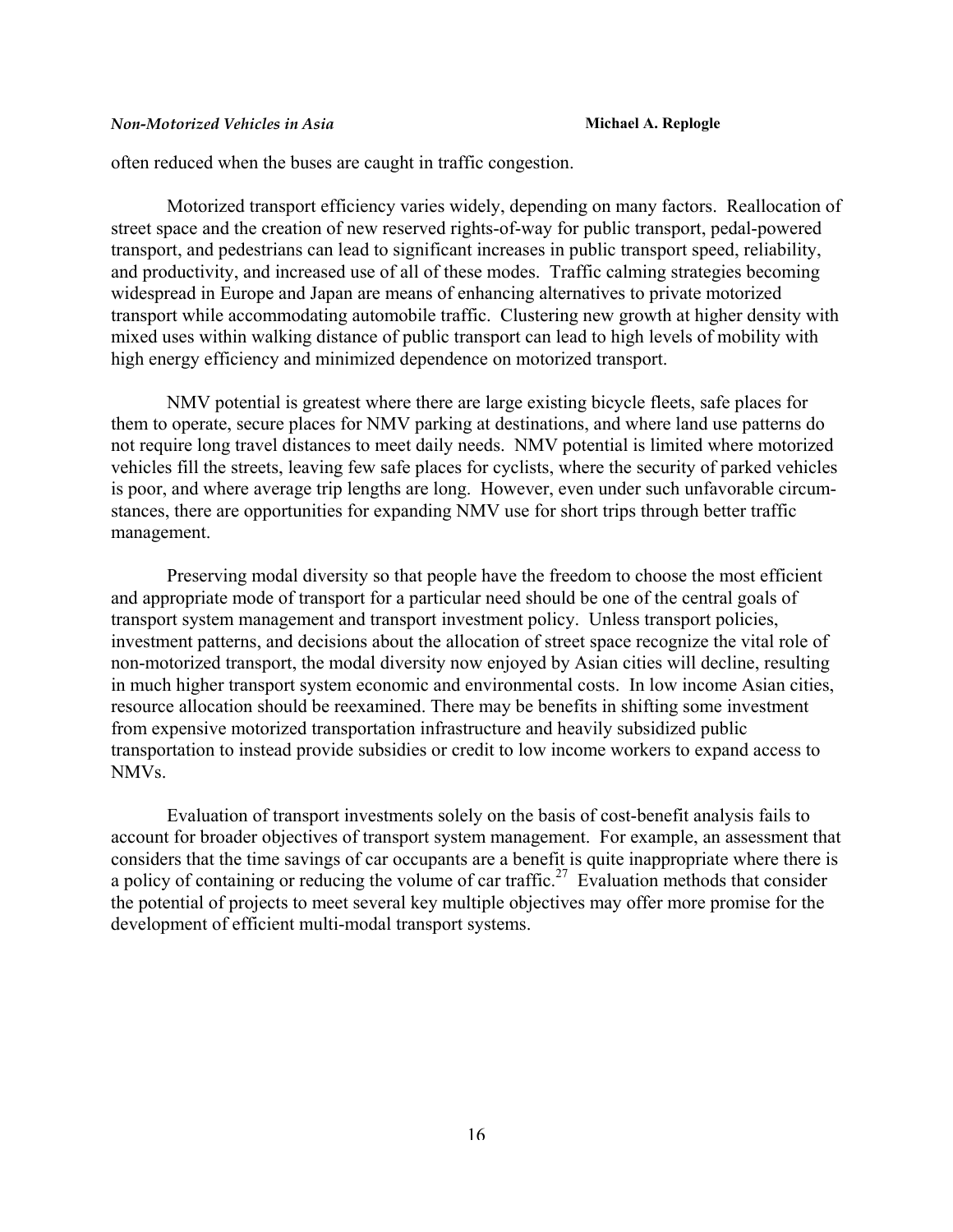### **Conditions Under Which NMVs Should Be Encouraged**

Non-motorized modes are the most efficient means of mobility over short distances in cities, while motorized modes offer greater efficiency for longer trips. The distance at which motorized modes become more efficient than non-motorized modes for consumers depends on income levels, the value of time, and the price and speed of various transport modes. For societies as a whole, it depends as well on how environmental costs, social costs, and other externalities related to transport are assessed. Determination of the most efficient modal mix for a city also requires consideration of constraints on street space, patterns of land use, existing investments in transport vehicles and infrastructure, and funds available for new investment and transport operations. It should also take into account current and anticipated problems in the overall transportation and land use system, such as traffic congestion, air pollution, economic impacts of growing petroleum use, access of housing to employment, motorization trends, and goals for poverty alleviation. Given the wide variation in these factors, urban non-motorized transport strategies must be tailored for different types of cities. The integration of urban development and transport planning and policy is vital to expanding opportunities for NMT use.

Bicycles should be encouraged as the most efficient transport mode for short trips in cities of all types and income levels, particularly for trips too long for walking and too short for express public transport services, particularly where travel demand density or economics do not permit high frequency public transport services. Bicycles are most important for personal transport, but also accommodate light goods hauling, being capable of carrying loads of 100 to 180 kg. Bicycles should be considered as an integral part of urban transport planning and management for cities across the world, just like public transport, private motorized transport, and walking. In smaller cities, bicycles should have a primary role on their own for work, shopping, and other travel. In larger cities, where trips lengths are longer, bicycles should be seen as most important in providing access to efficient public transport services for work trips and in serving some short distance shopping and other trips. The integration of bicycles with public transport can facilitate efficient polycentric metropolitan development patterns. By linking multiple urban centers together by public transport on its own right-of-way and expanding the service areas of public transport stations with bicycle access, such strategies can favor the evolution of megacities into more manageable constellations of small cities.

The primary market for efficient bicycle use is generally from six or eight hundred meters to distances of five to seven kilometers. The utility of bicycles is reduced, but not entirely eliminated, in cities with many hills or steep topography, where they may still serve a role, especially following waterways. Bicycles should be encouraged as a key element in access and egress to and from public transport, particularly for intrametropolitan express services in large cities of all types. The catchment area for convenient and efficient access to rail or bus stops and stations can be enlarged by a factor of 20 to 40 times by encouraging bicycle-based access systems. Bike-and-ride strategies offer an important means for improving public transport system efficiency, performance, and use. In large, low income cities where public transport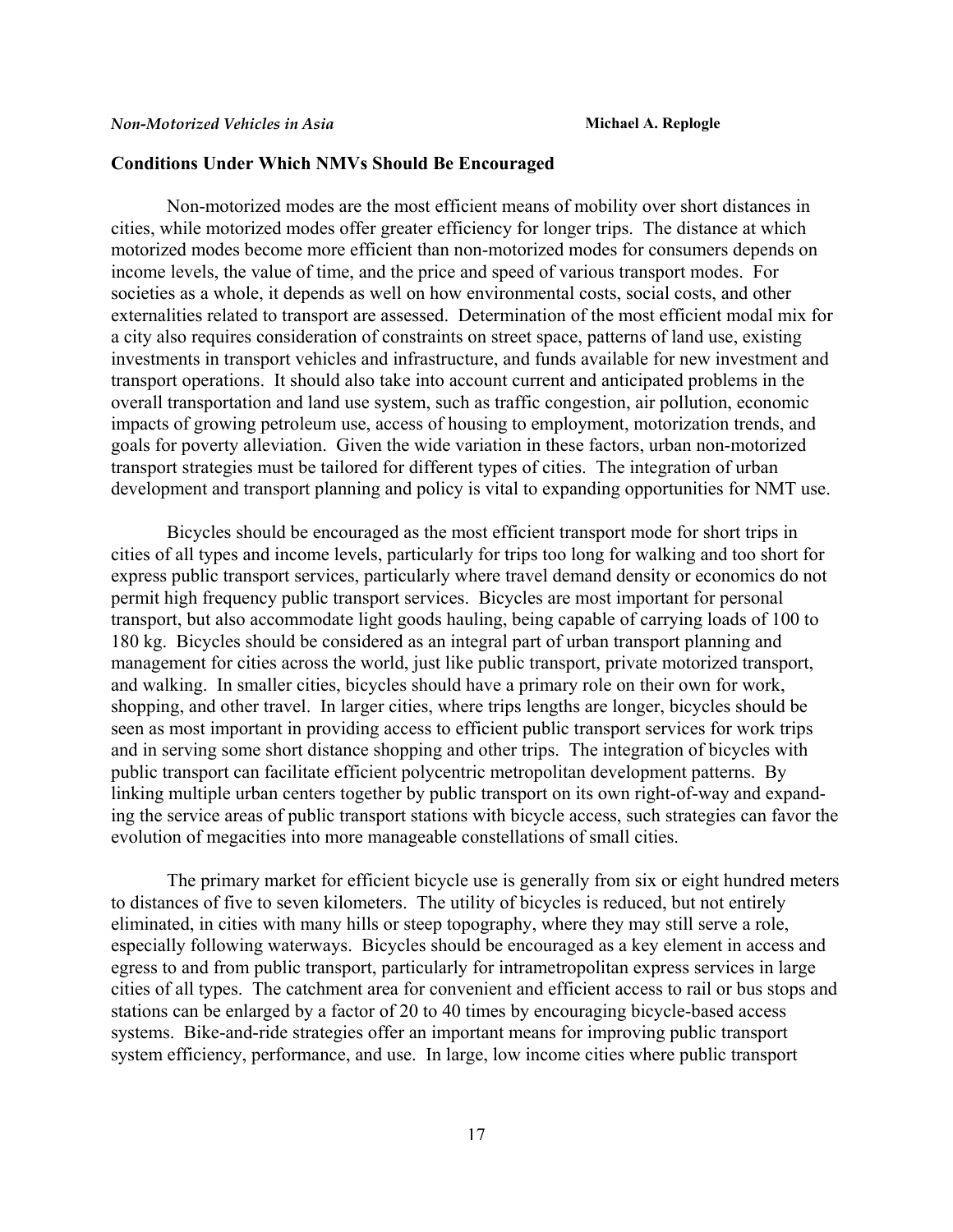services are insufficient to meet demand, and in low income areas of more affluent cities, bicycle use should be encouraged as the most efficient mode for trips of up to 10 kilometers or more, at least until public transport service provision can catch up with demand. The diversion of some public transport travelers making trips shorter than several kilometers from buses to bicycles can permit a larger portion of public transport vehicles to be concentrated on longer distance, limited stop, express services, where they can operate at higher efficiency. In non-motor vehicle (NMV) dependent cities where public transport is insufficient to meet demand, where street space is saturated, and where a large number of cyclists ride distances over 10 or 15 kilometers, such as in some Chinese cities, express limited stop public transport services should be upgraded and long distance cyclists should be encouraged to use bike-and-ride. The diversion of such cyclists to public transport should not be achieved through suppression of bicycle use or constriction of street space for NMVs, but rather through improvement of public transport to provide more competitive travel time. When scarce street space in cities is allocated to different modes, less efficient private automobiles should be restricted rather than bicycle traffic in setting aside added space for high efficiency public transport and pedestrians.

In cities of all types, sizes, and income levels, bicycles should be encouraged as a means of reducing air and noise pollution, petroleum use, global warming, and traffic congestion, and as an important means of increasing the mobility of low income people. By meeting a larger share of urban mobility needs using low-cost bicycle transportation, cities can reduce total transport system costs or free up resources for other unmet needs.

Cycle-rickshaws are not as efficient as bicycles for personal transport, but should be encouraged as a complementary mode to motorized goods transport and as a passenger paratransit mode, particularly in countries where wages are low and there is substantial surplus labor. These vehicles are a major source of jobs and in some Asian cities they account for over 10 percent of total employment. They provide many useful services to urban residents that cannot always be readily replaced by motorized modes, acting as a non-motorized taxi, school bus, ambulance, delivery service, and small freight hauler in some cities. Cycle-rickshaws are quiet, non-polluting, use no petroleum, and can traverse very narrow streets. Improvements should be encouraged in vehicle design and patterns of vehicle ownership and operation, however, to improve safety, vehicle performance, the quality of working conditions for cyclerickshaw drivers. Where they are in use, they should be accepted as a useful part of the transportation system that fills market-expressed needs, rather than as a nuisance or a barrier to transport system modernization. They are a thoroughly twentieth century, efficient, and sustainable mode of transport, used even today in aerospace factories in North America. Even in high income motor-vehicle dependent cities, there are opportunities for appropriate use of cyclerickshaws for short distance person and goods movement and as the basis for microenterprises providing goods and services at dispersed locations. There, they will find greatest utility where slow modes are allocated right-of-way separate from motorized traffic, in dense pedestrianoriented neighborhoods or central areas with slow traffic speeds, in large factories and shopping districts, and areas where private motor vehicles are restricted.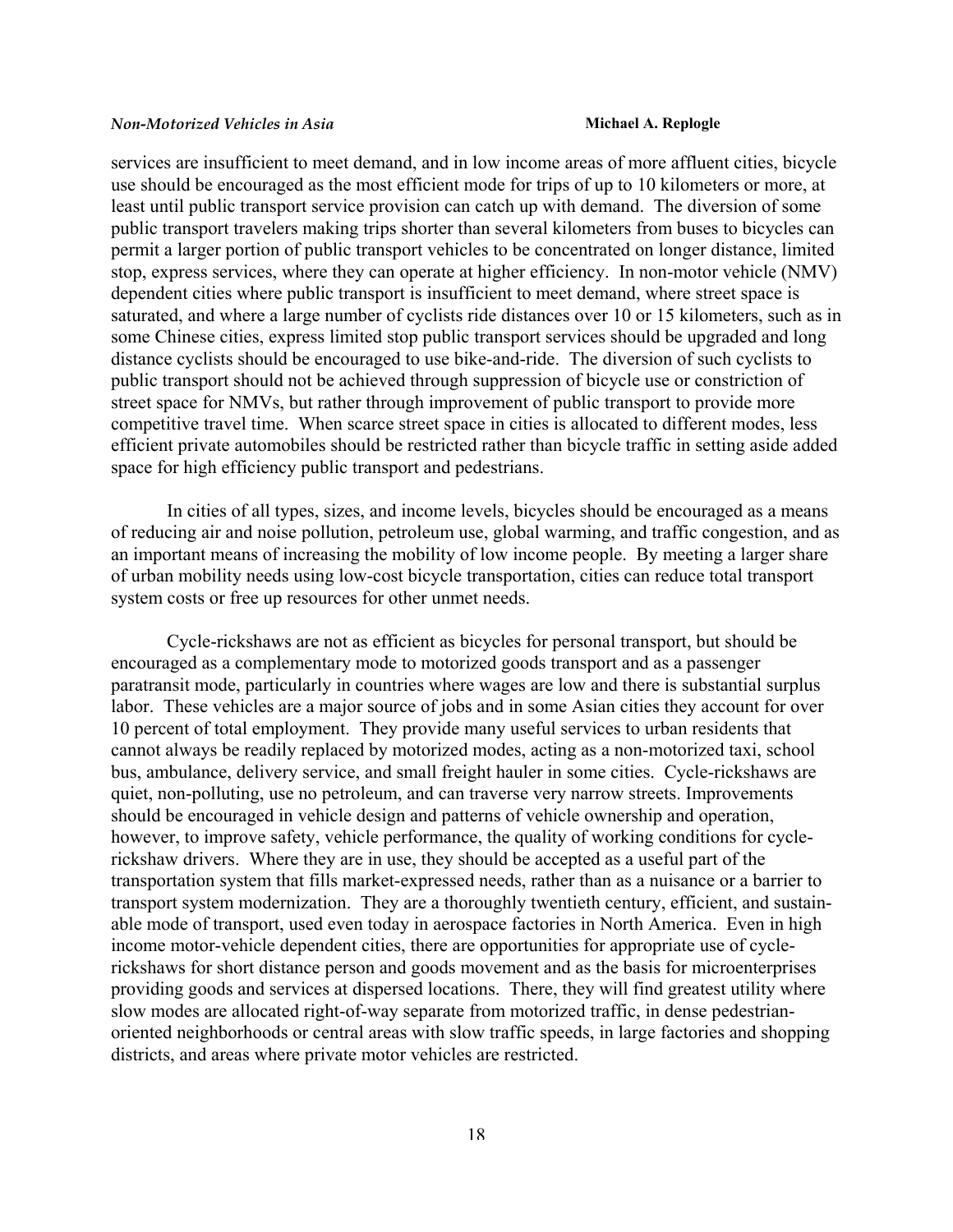Cycle-rickshaws should be separated from motorized traffic when possible, except in areas where traffic speeds or motor vehicle volumes will remain low. On higher speed roads, the speed differential and combined vehicle width of motor vehicles and cycle-rickshaws can produce unsafe conditions. Where traffic congestion is most serious in cities and there are large volumes of cycle-rickshaws, it may make sense to enhance bicycle or bus modes to gain greater efficiency in street space utilization. However, the wholesale banning of cycle-rickshaws from large areas of cities where they fill market needs is inadvisable on economic, environmental, and social grounds.

#### **Key Barriers to NMVs**

The key barriers to NMV use include affordability of vehicles, NMV-hostile street environments, vehicle theft, negative social and government attitudes to NMVs, and excessive and inappropriate regulation of NMVs. Overcoming these barriers may require changes in transport investment patterns, infrastructure design standards, street space allocation, credit and financing systems, regulatory policy, public education, and marketing, depending on local circumstances. Such changes should be part of much larger efforts to manage the modal mix of cities to favor greater efficiency of resource utilization in the transport sector while enhancing accessibility. However, few institutional structures focus on non-motorized transport and little data is collected on its attributes or problems. Many national and local transport planning organizations are indifferent or hostile to non-motorized transport and focus solely on motorized transport issues. Training and institutional reform is needed to address these problems.

Many of these factors can be changed only over the course of a number of years and some are difficult to control. However, actions by multi-lateral and bi-lateral development finance organizations, governments at various levels, and non-governmental organizations can influence the direction and nature of change in many of these factors. Such actions should be accomplished through development and implementation of a Non-Motorized Transport Strategy (NMTS) by such organizations and by individual countries and cities in Asia and elsewhere.

# **Formulation of a Non-Motorized Transport Strategy (NMTS)**

A NMTS, whether for a city, a country, a region, or for an international development agency working in various contexts, should be developed to establish and support the appropriate use of NMVs to maximize transport system efficiency, equity, and environmental quality. While some elements described below are undertaken in transport sector and project appraisal studies today, many aspects related to NMVs are often neglected.

A NMTS should identify the extent, pattern, and current trends related to non-motorized transport availability and use, including variations based on income, cost, trip length, and other factors. It should assess the overall pattern of travel demand for different modes of transport for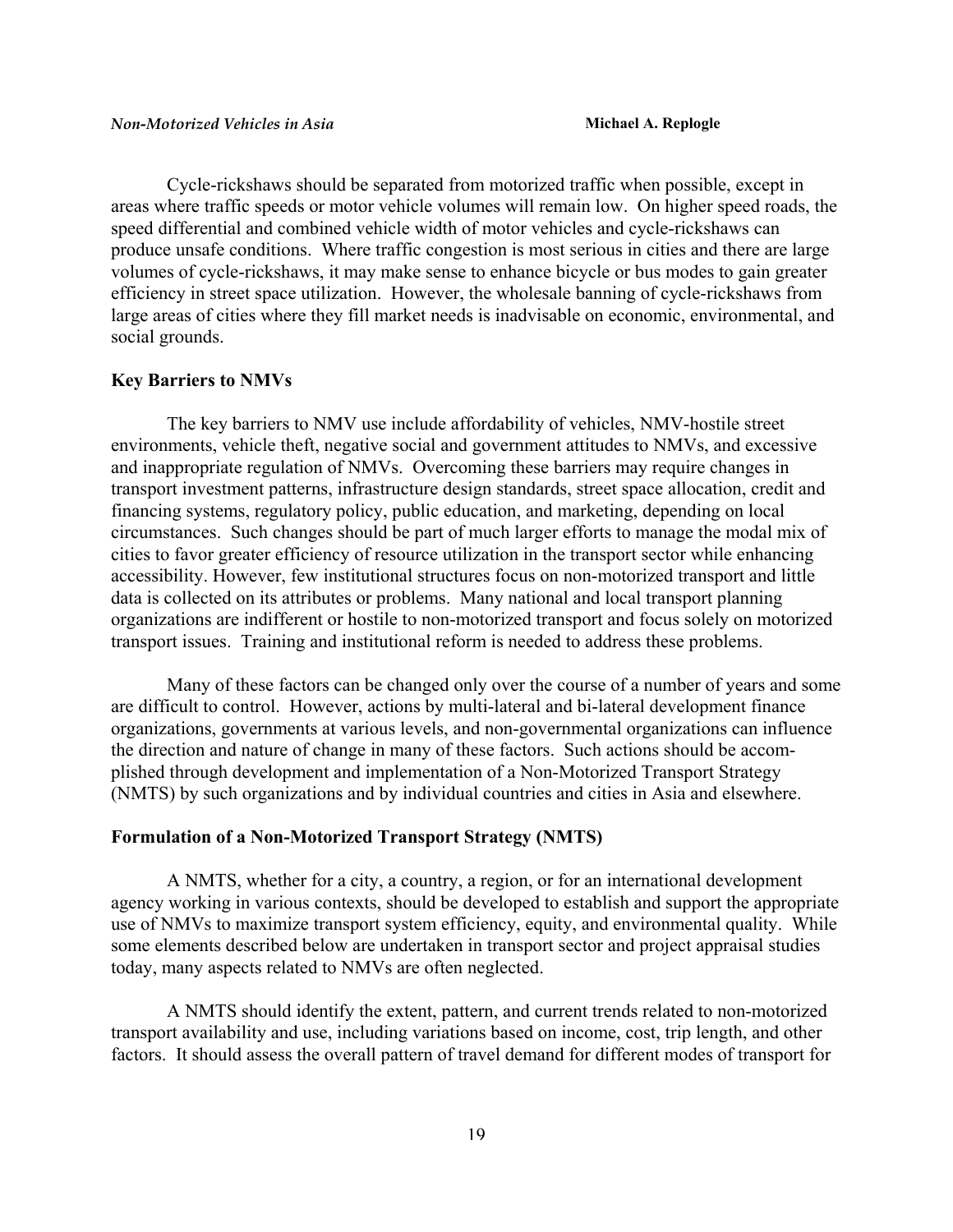low, moderate, and high income groups to identify particular trip lengths where modal options are limited to inefficient transportation choices. A key focus should be on road safety problems, particularly those facing pedestrians and bicyclists. Road safety improvements offer a potential for widespread social and economic benefits in terms popular with all classes of society.

An urban NMTS should identify key traffic congestion locations and gather data on the composition and attributes of traffic flows, their trip length distribution and pattern, and the extent of encroachment on the transportation right-of-way by non-transportation activities and uses. This information should be used to identify opportunities for improved traffic management in congested locations, including separation or channelization of different modes within the right-of-way or on parallel routes to separate slow and fast traffic, improvement of intersection design and operation to reduce turning movement conflicts and delays, using turn prohibitions, one-way systems, grade separations, traffic signalization, and grade separated under and over passes, where appropriate. It should consider restriction of private motor vehicle traffic in congested areas by limiting peak hour entry or by creating automobile restricted areas, streets, or traffic cells, which discourage short trips by private motor vehicles. It should consider pricing changes for public and private transport to influence travel demand. Where poor traffic discipline or encroachments are problems, stepped up enforcement, public education, and advertising campaigns and the provision of low cost off-street market areas should be considered.

An urban NMTS should identify and evaluate opportunities for shifting longer distance trips made by private motorized and non-motorized vehicles to bike-and-ride systems, with express public transport operating on reserved rights-of-way. It should identify strategies for reducing average trip length in the long run through changes in land use patterns and the distribution of housing, markets and shops, and employment both in relationship to each other and the public transport system. It should identify appropriate networks for NMV use to strengthen their utility for short to moderate length trips within cities and evaluate the appropriateness of shifting long walk trips and short public transport trips to NMVs.

Barriers to the NMV manufacture and ownership and strategies for overcoming these should be identified as part of NMTS work. These may include NMV-related trade barriers, local NMV industry structure and performance, affordability of NMVs to the population, credit systems for NMV purchase, and licensing and registration requirements. Regulatory policies inhibiting NMV use should be identified along with strategies for influencing them, including changes in traffic regulations, parking policies, and licensing requirements.

# **Research Needs**

There is great need for more research, education, training, and institutional development related to non-motorized transportation in Asia and elsewhere. Relatively little research has been conducted on non-motorized transport modes in Asia and elsewhere. A high priority should be placed on data collection, research, demonstration and development related to non-motorized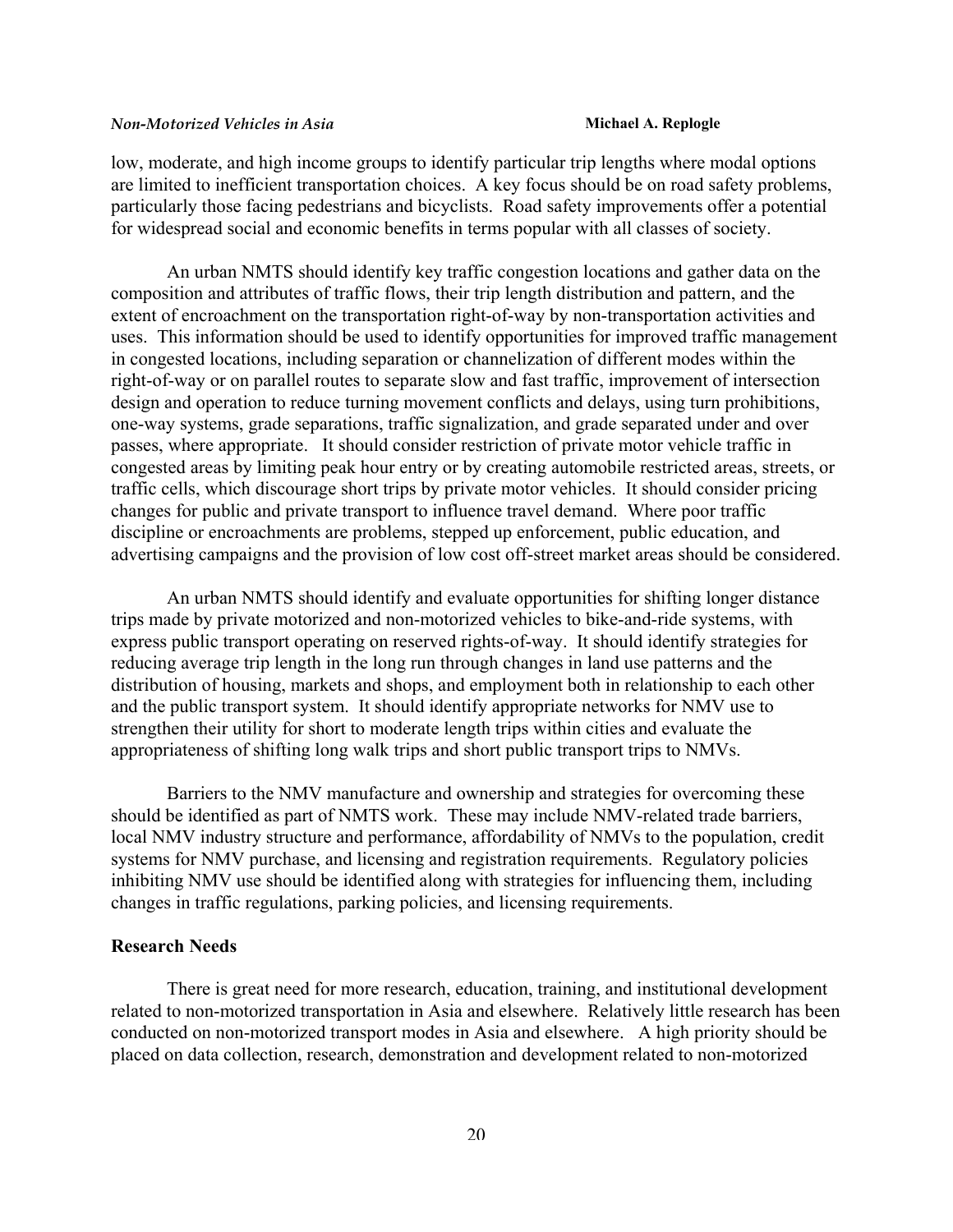transport, especially in Asia.

Key areas for future research include --

- (1) Collection and analysis of data on the extent of NMV ownership and use, including variation based on income and other factors, in cities and countries throughout Asia and the world. This should include analysis of the employment multiplier effects of transport investments in different sectors of the motorized and non-motorized transport industries in different countries and collection and analysis of more complete information about NMV manufacturing and trade flows in Asia and elsewhere.
- (2) Research and analysis on the role of NMVs in the informal and formal economy, especially in mixed traffic and NMV dependent cities of Asia, including attention to NMV assembly and repair workshops, goods hauling services, mobile retail services, courier services, and secure bicycle parking services.
- (3) Identification of opportunities and strategies for fostering development of small scale credit systems, such as the Grameen Bank in Bangladesh, to aid NMV-dependent informal sector enterprises.
- (4) Analysis of the impact of growing petroleum use and motorization on foreign exchange requirements, debt accumulation and servicing, investment and savings, income distribution, and accessibility in various countries,
- (5) Research and demonstration of appropriate facility designs and strategies to improve nonmotorized transport safety in countries undergoing rapid motorization. This should include research and demonstration of strategies for traffic calming and traffic safety in cities with high motorcycle traffic flows, methods for managing mixed NMV/motorcycle traffic, and appropriate traffic management and design strategies for managing very high volume bicycle traffic flows within constrained street space.
- (6) Technology transfer efforts that could transfer low-cost human-powered transportation technologies from Asian countries where they are successful to those in need of low-cost mobility, especially to oil-importing African and Latin American countries.
- (7) Analysis of the impacts of motorization in Asia and elsewhere on CO2 and other greenhouse gas emissions and the extent to which NMV encouragement might reduce growth of transport-related contributions to global climate change and air pollution.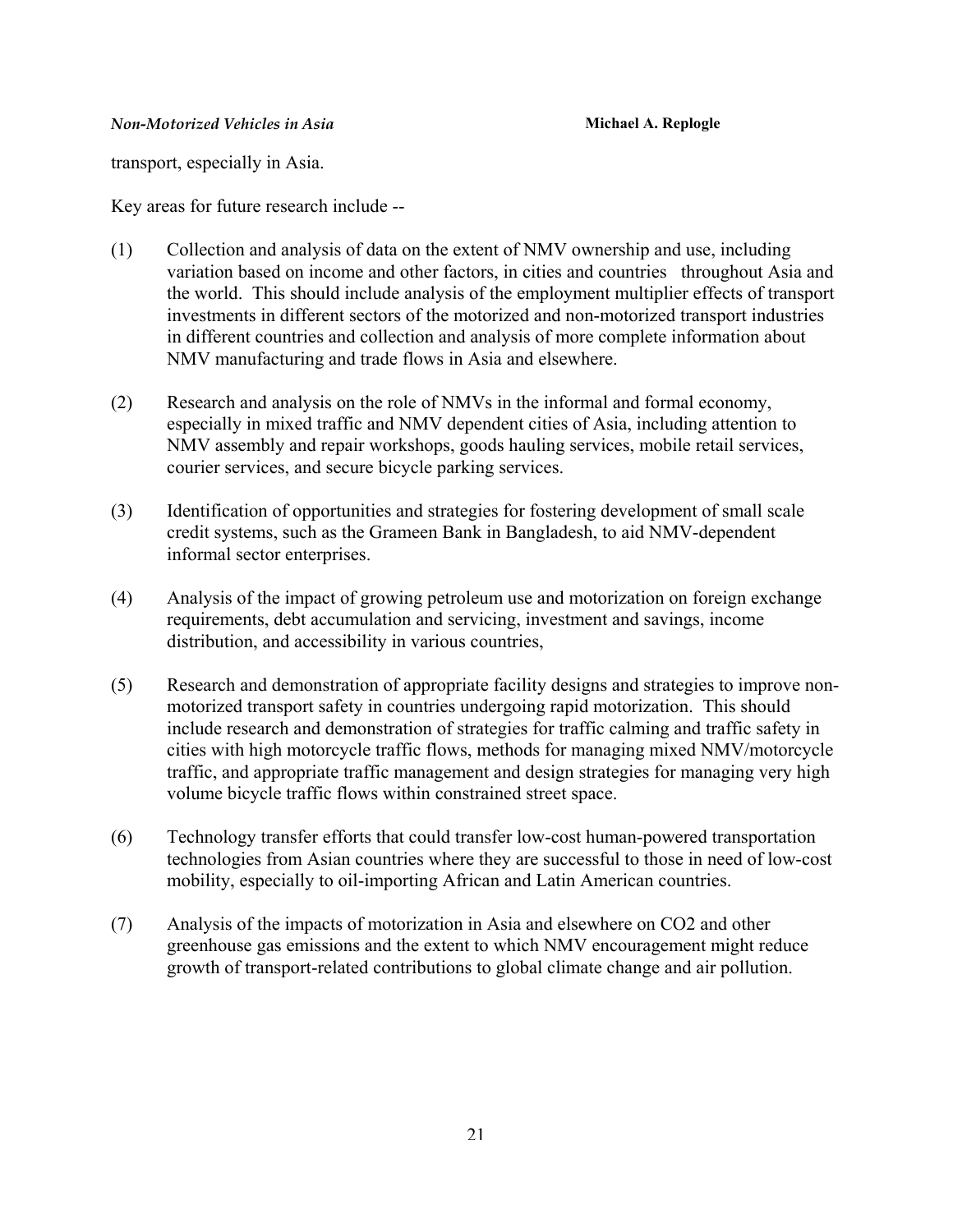# **Conclusions**

The transportation systems of many Asian cities are at a crossroads. If they continue on their present path of rapid and uncontrolled motorization, they may face very high long-term economic and environmental costs with diminishing benefits. If they instead follow the models of China, Japan, and the Netherlands, they may be able to stabilize or increase the appropriate use of non-motorized vehicles with large positive long-term economic and environmental consequences.

NMVs offer no panacea to growing problems of traffic congestion, air pollution, energy use, global warming, and regional economic development, but they should be seen as a potentially important element in addressing these problems. As we enter the 21st century, instead of declining, NMVs may play a growing role in urban transport systems world-wide. **Acknowledgements**

The author would like to acknowledge the support of the World Bank and to thank its staff, and especially Peter Midgley, the Senior Urban Planner responsible for managing the Asia Urban Transport Sector Study, for their assistance in preparing this study. Gracious thanks are also due to Setty Pendakur, Professor of Community and Regional Planning at the University of British Columbia, and Marcia Lowe, Senior Researcher at the Worldwatch Institute, for their comments on early drafts of this material.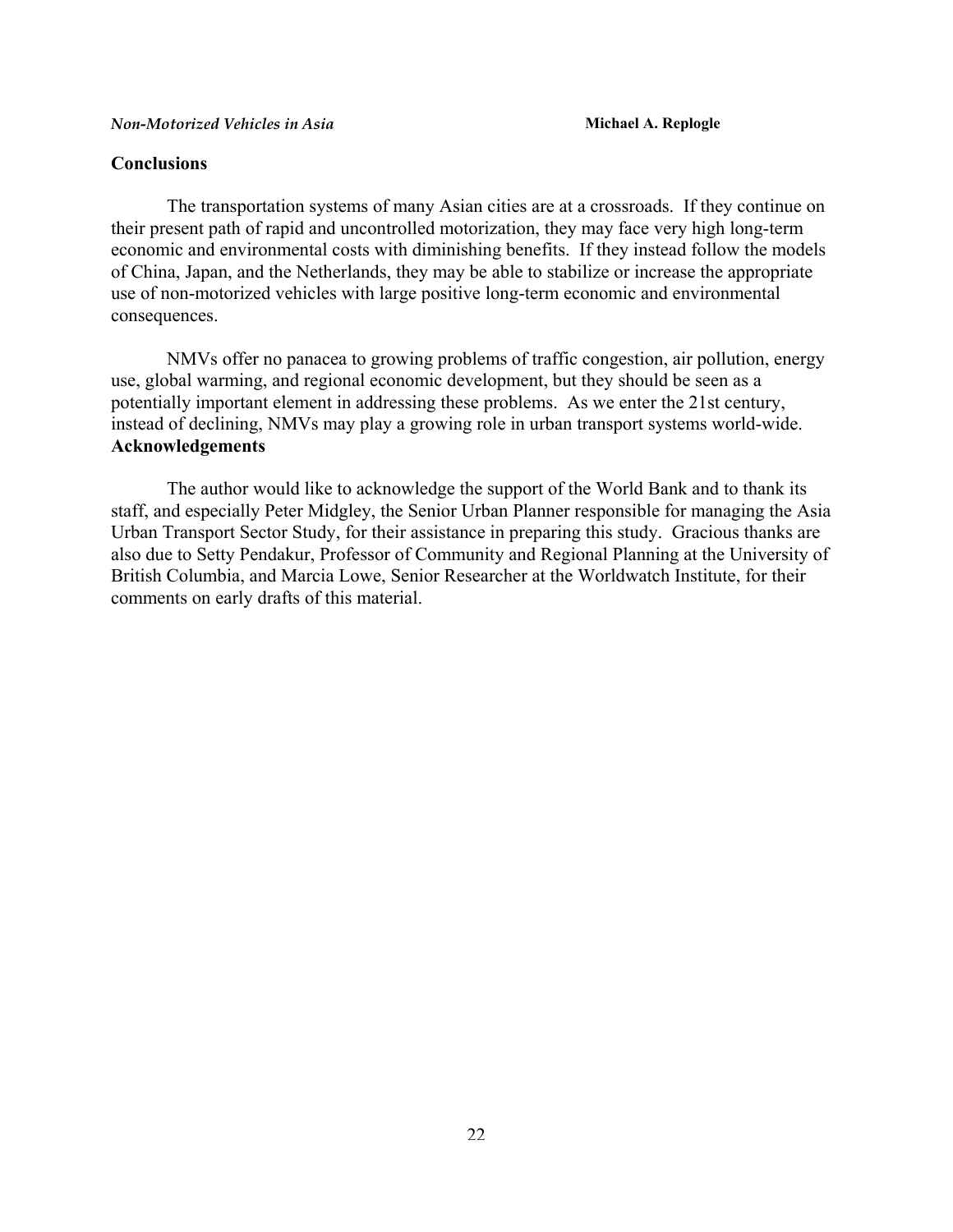# **References**

1. "City Lights," *The Economist*, February 18, 1989, p.34.

2. Wang Zhihao, "Bicycles in Large Cities in China," *Transport Reviews*, 1989, Vol.9, No.2, p.171- 182.

3. Gallagher, Rob, *The Cycle Rickshaws of Bangladesh*, March 1989, Interim Report, privately published, Wiltshire, England, p.3.

4. Bangladesh Country Paper, *Workshop on Non-Motorized Transport*, March 1983, United Nations ESCAP, Bangkok, p.16.

5. Asian Development Bank, "Bangladesh Country Paper," *Transport Policy Regional Seminar*, Vol.II, Manila, Phillipines, February 21-28, 1989. p.46.

6. Bangladesh Country Paper, March 1983, op.cit.

7. Gallagher, 1990, op.cit., Chapter 6, p.33.

8. Sugijoko, Budhy Tjahjati S. and Horthy, Sharif, "The Role of Non-Motorized Transport Modes in Indonesian Cities," *Transportation Research Record 1294*, 1991, p.16-25, citing Marler, 1985.

9. Gallagher, op.cit., Chapter 4, p.10-11.

10. Pendakur, V.Setty, "Formal and Informal Urban Transport In Asia," *CUSO Journal*, December 1987, p.18-20., derived from data of Bihar State Road Transport Corporation, Patna, and TRRL, Crawthorne, England.

11.*Energy in Developing Countries*, U.S. Office of Technology Assessment, Washington, DC, 1991, p.96-97.

12. U.S.Department of Energy, Energy Information Administration, *Monthly Energy Review*, March 1989; Jeffery J. Erickson, David L. Greene, and Alberto J.Sabadell, "An Analysis of Transportation Energy Conservation Projects in Developing Countries," *Transportation*, Vol.1, No.5, 1988.

13. Wilmink, A. "The Effects of an Urban Bicycle Network: Results of the Delft Bicycle Project," *Proceedings of the Velo City '87 International Bicycle Congress*, op.cit. p. 233-238. and several other articles in the same conference proceedings.

14. See for example, ten Grotenhuis, D.H.; Jarreman, P.J.; and Pettinga, A.D.; *Fietsen in Delft: Planning for the Urban Cyclist*, Public Works Services, Traffic Department, Municipality of Delft, Netherlands, 1984.